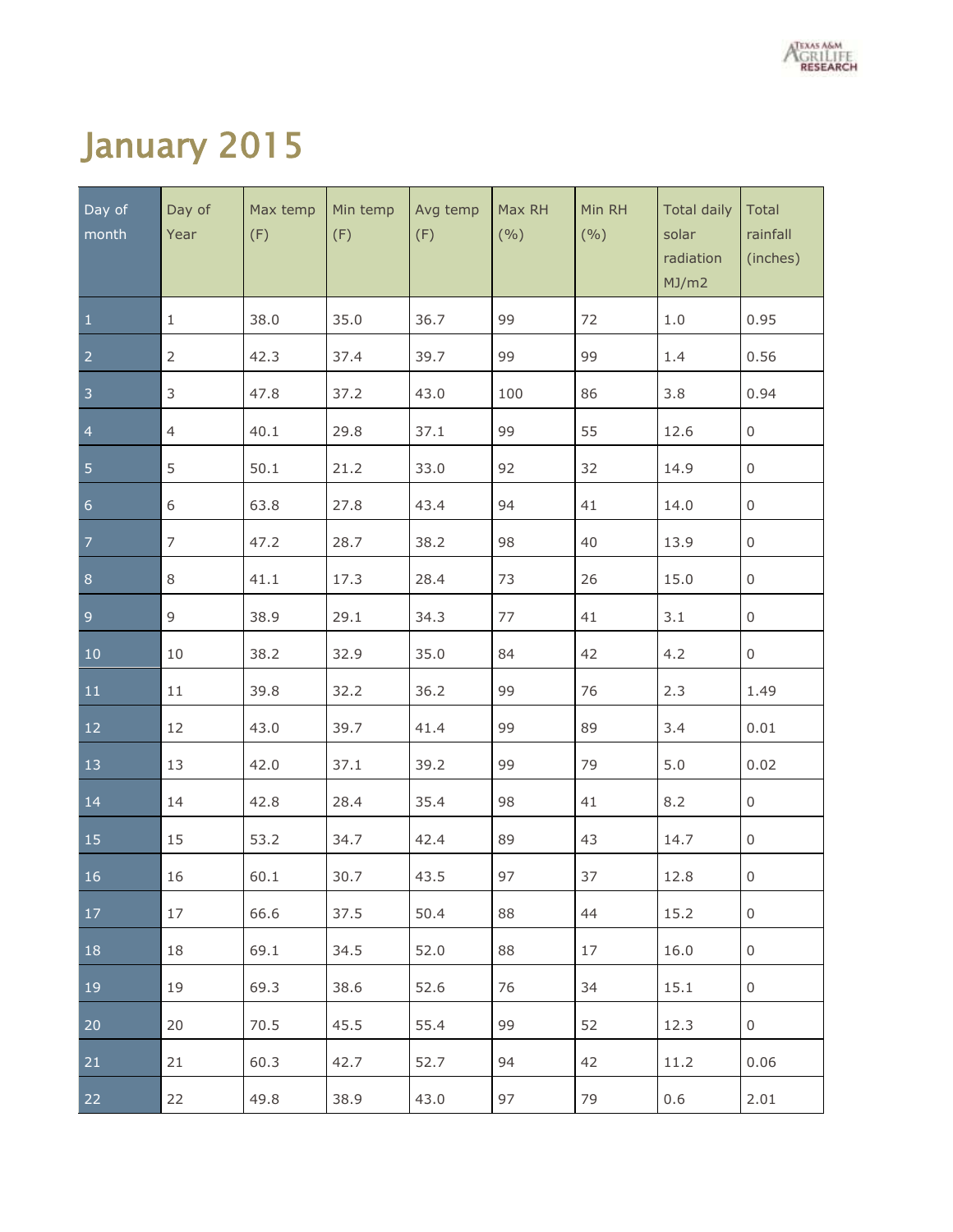

| 23 | 23 | 49.2 | 38.1 | 41.7 | 96 | 54 | 8.0  | 0.01        |
|----|----|------|------|------|----|----|------|-------------|
| 24 | 24 | 58.3 | 34.2 | 44.5 | 90 | 43 | 15.1 | $\mathbf 0$ |
| 25 | 25 | 65.1 | 38.1 | 51.4 | 87 | 26 | 16.6 | $\mathsf 0$ |
| 26 | 26 | 66.4 | 37.0 | 51.4 | 77 | 33 | 16.6 | $\mathbf 0$ |
| 27 | 27 | 77.8 | 43.6 | 59.9 | 85 | 25 | 16.4 | 0           |
| 28 | 28 | 77.8 | 51.2 | 62.4 | 74 | 35 | 15.7 | $\mathbf 0$ |
| 29 | 29 | 73.4 | 52.2 | 60.7 | 96 | 34 | 16.3 | $\mathbf 0$ |
| 30 | 30 | 57.5 | 39.7 | 48.1 | 74 | 34 | 15.9 | $\mathbf 0$ |
| 31 | 31 | 58.7 | 41.3 | 50.0 | 78 | 47 | 9.0  | $\mathbf 0$ |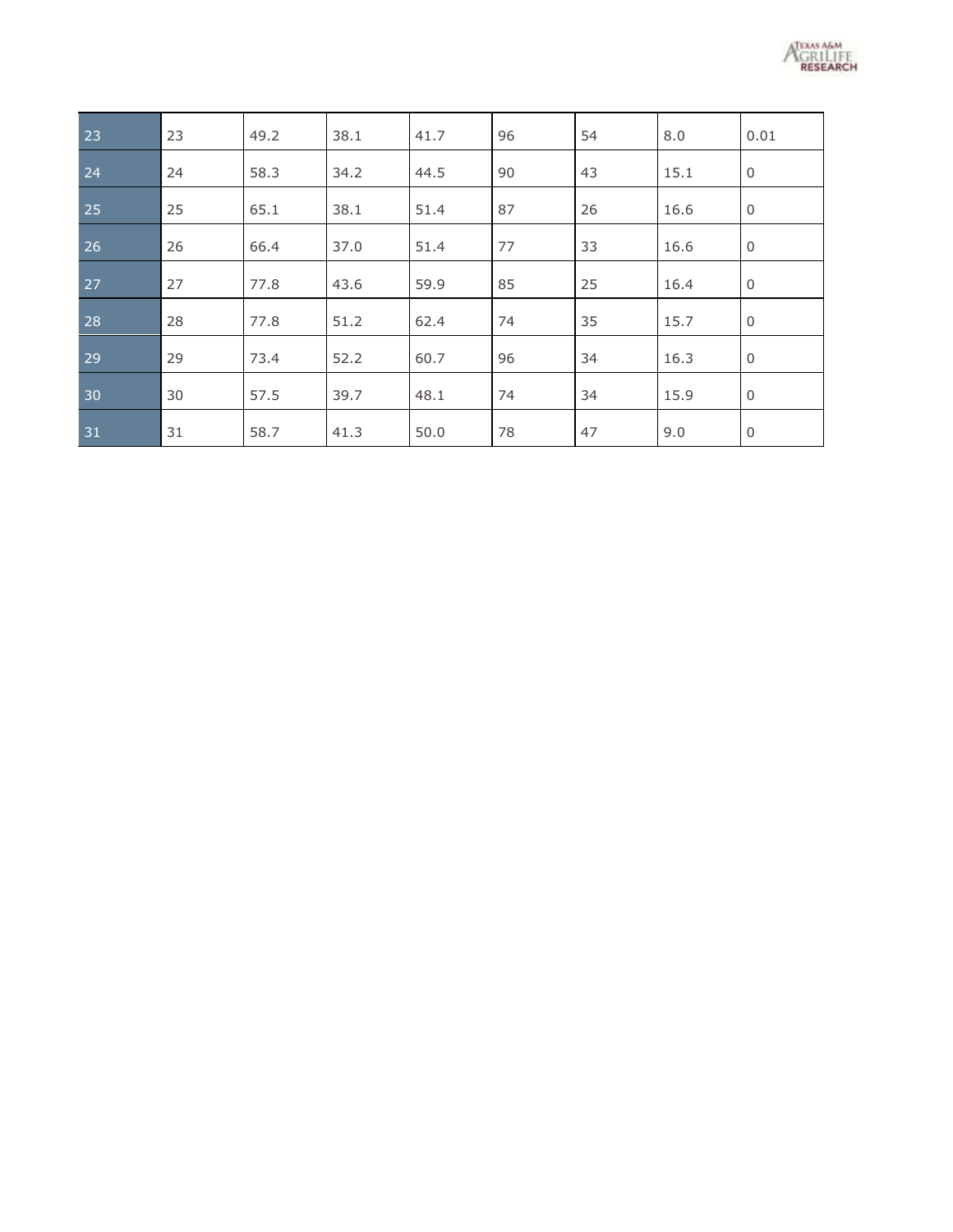

# February 2015

| Day of<br>month | Day of<br>Year | Max temp<br>(F) | Min temp<br>(F) | Avg temp<br>(F) | Max RH<br>(9/0) | Min RH<br>(9/0) | Total daily<br>solar<br>radiation<br>MJ/m2 | Total<br>rainfall<br>(inches) |
|-----------------|----------------|-----------------|-----------------|-----------------|-----------------|-----------------|--------------------------------------------|-------------------------------|
| $\mathbf{1}$    | 32             | 64.0            | 40.6            | 55.5            | 98              | 56              | 5.9                                        | 0.15                          |
| $\overline{2}$  | 33             | 43.5            | 25.0            | 33.7            | 78              | 42              | 17.8                                       | 0                             |
| $\overline{3}$  | 34             | 50.6            | 29.7            | 38.9            | 91              | 44              | 10.8                                       | 0                             |
| $\overline{4}$  | 35             | 57.7            | 39.7            | 47.7            | 98              | 68              | 10.2                                       | 0.01                          |
| $\overline{5}$  | 36             | 50.7            | 38.0            | 41.7            | 98              | 91              | 2.0                                        | 0.05                          |
| $\overline{6}$  | 37             | 52.3            | 37.7            | 42.8            | 98              | 68              | 9.8                                        | 0                             |
| $\overline{7}$  | 38             | 66.7            | 40.2            | 51.7            | 97              | 56              | 16.0                                       | 0                             |
| 8 <sup>°</sup>  | 39             | 71.6            | 53.1            | 61.0            | 95              | 61              | 9.1                                        | 0                             |
| $\overline{9}$  | 40             | 73.9            | 48.0            | 59.0            | 99              | 30              | 18.3                                       | 0                             |
| $10\,$          | 41             | 68.1            | 42.4            | 52.8            | 92              | 42              | 18.2                                       | 0                             |
| 11              | 42             | 72.2            | 45.2            | 56.1            | 97              | 44              | 16.0                                       | $\mathsf{O}$                  |
| 12              | 43             | 58.1            | 39.6            | 48.2            | 82              | 36              | 19.1                                       | $\mathsf{O}$                  |
| 13              | 44             | 63.1            | 30.5            | 45.0            | 89              | 35              | 19.2                                       | $\mathsf{O}$                  |
| 14              | 45             | 76.5            | 42.3            | 57.3            | 91              | 24              | 19.6                                       | $\mathsf{O}$                  |
| 15              | 46             | 57.6            | 46.6            | 52.1            | 98              | 54              | 7.4                                        | 0.22                          |
| 16              | 47             | 61.5            | 30.9            | 41.7            | 99              | 84              | 2.0                                        | 0.95                          |
| 17              | 48             | 47.7            | 28.9            | 35.4            | 86              | 49              | 16.8                                       | 0                             |
| 18              | 49             | 56.7            | 30.8            | 43.8            | 98              | 30              | 21.0                                       | 0                             |
| 19              | 50             | 55.0            | 31.2            | 41.7            | 72              | 31              | 20.3                                       | 0                             |
| 20              | 51             | 64.5            | 43.1            | 52.7            | 88              | 57              | 5.7                                        | 0.01                          |
| 21              | 52             | 72.0            | 54.4            | 63.9            | 94              | 71              | 7.1                                        | 0.03                          |
| 22              | 53             | 52.2            | 38.4            | 43.2            | 97              | 83              | 2.1                                        | 0.45                          |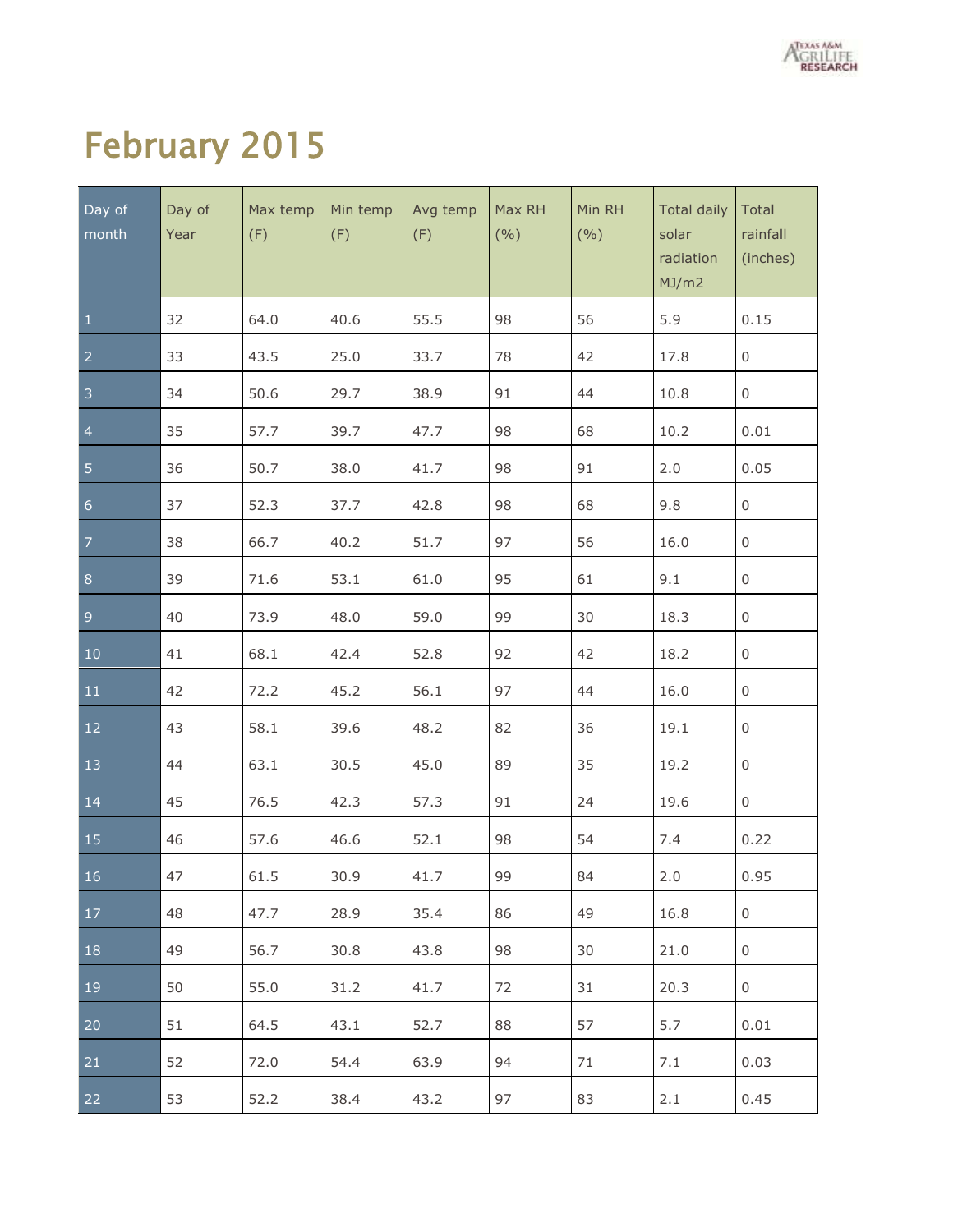

| 23 | 54 | 38.0 | 27.9 | 31.6 | 97 | 89 | 2.0 | 0.01        |
|----|----|------|------|------|----|----|-----|-------------|
| 24 | 55 | 32.9 | 27.1 | 29.8 | 96 | 88 | 5.2 | 0.08        |
| 25 | 56 | 35.4 | 30.0 | 32.7 | 98 | 91 | 3.1 | 0.65        |
| 26 | 57 | 36.5 | 27.8 | 32.1 | 99 | 72 | 7.2 | 0.10        |
| 27 | 58 | 33.9 | 28.6 | 30.9 | 77 | 62 | 6.1 | $\mathbf 0$ |
| 28 | 59 | 43.9 | 30.5 | 35.8 | 84 | 64 | 6.0 | $\mathbf 0$ |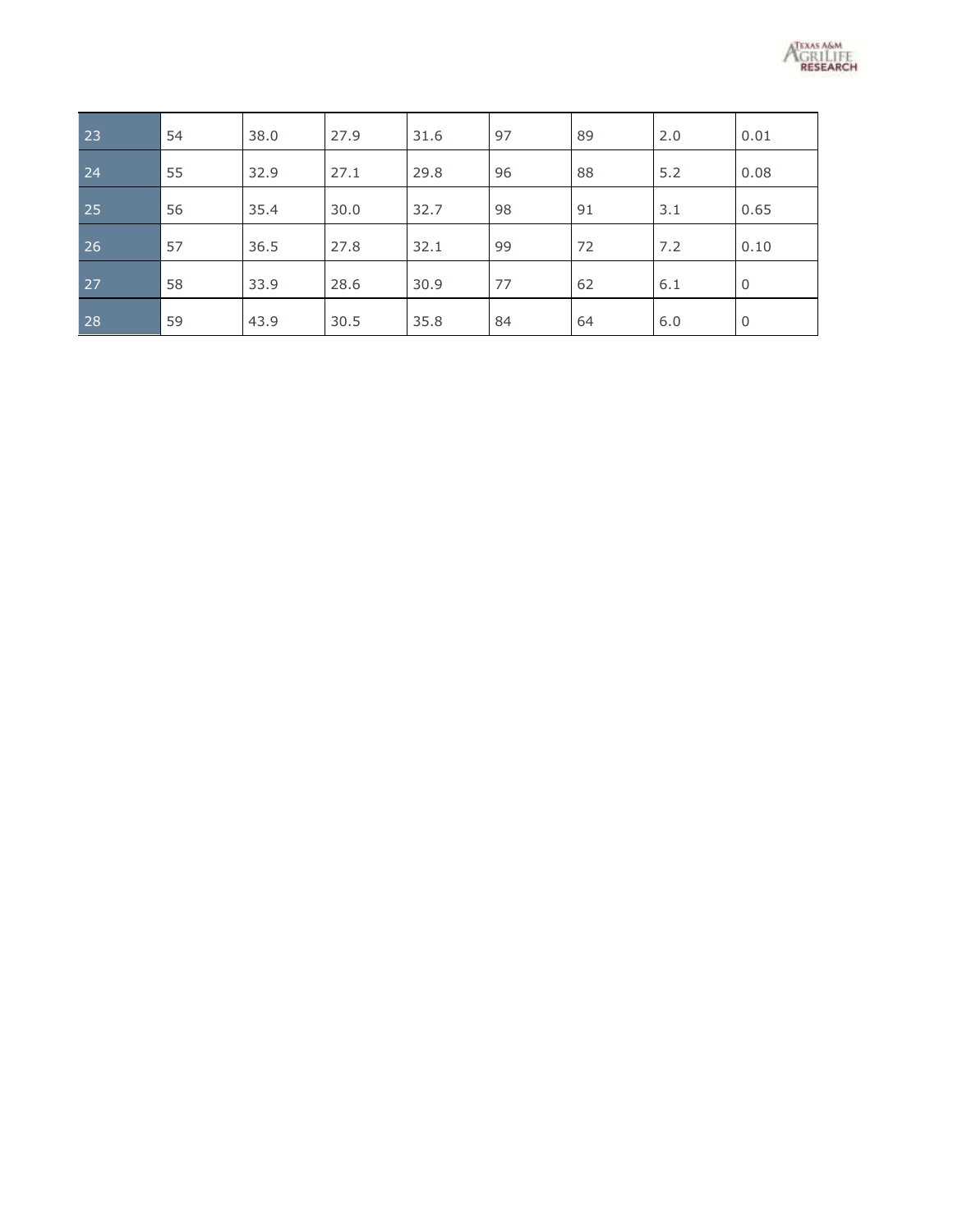

#### March 2015

| Day of<br>month | Day of<br>Year | Max temp<br>(F) | Min temp<br>(F) | Avg temp<br>(F) | Max RH<br>(9/0) | Min RH<br>(9/0) | <b>Total daily</b><br>solar<br>radiation<br>MJ/m2 | Total<br>rainfall<br>(inches) |
|-----------------|----------------|-----------------|-----------------|-----------------|-----------------|-----------------|---------------------------------------------------|-------------------------------|
| $\mathbf{1}$    | 60             | 43.2            | 36.1            | 39.2            | 99              | 81              | 3.1                                               | 0.04                          |
| $\overline{2}$  | 61             | 42.8            | 41.1            | 42.1            | 99              | 99              | 2.7                                               | 0.17                          |
| $\overline{3}$  | 62             | 70.2            | 42.0            | 54.8            | 100             | 82              | 10.8                                              | 0.01                          |
| $\overline{4}$  | 63             | 66.0            | 39.5            | 56.4            | 99              | 94              | 1.3                                               | 1.54                          |
| $\overline{5}$  | 64             | 41.0            | 28.8            | 34.1            | 98              | 49              | 20.0                                              | 0.45                          |
| $6\phantom{a}$  | 65             | 51.1            | 22.1            | 35.6            | 97              | 31              | 23.9                                              | $\mathsf{O}\xspace$           |
| $\overline{7}$  | 66             | 62.5            | 25.2            | 44.8            | 95              | 24              | 21.7                                              | $\mathsf{O}\xspace$           |
| $\bf 8$         | 67             | 53.4            | 45.1            | 48.6            | 99              | 49              | 2.4                                               | 1.16                          |
| $\overline{9}$  | 68             | 50.7            | 46.0            | 48.7            | 100             | 98              | 1.6                                               | 2.47                          |
| 10              | 69             | 54.4            | 49.1            | 51.5            | 100             | 89              | 4.2                                               | 0.01                          |
| $11\,$          | 70             | 59.9            | 45.4            | 53.4            | 100             | 77              | 7.6                                               | 0                             |
| 12              | 71             | 55.9            | 52.2            | 53.8            | 99              | 95              | 3.6                                               | 0.32                          |
| 13              | 72             | 59.7            | 54.5            | 56.4            | 100             | 94              | 3.7                                               | 1.47                          |
| 14              | 73             | 59.6            | 56.1            | 57.1            | 99              | 82              | 4.7                                               | 0.02                          |
| 15              | 74             | 66.8            | 55.4            | 59.6            | 100             | 74              | 8.2                                               | 0.02                          |
| <sup>16</sup>   | 75             | 77.5            | 48.2            | 62.2            | 100             | 49              | 20.8                                              | $\overline{0}$                |
| $\vert$ 17      | 76             | 81.6            | 65.0            | 71.4            | 92              | 61              | 17.4                                              | 0                             |
| 18              | 77             | 68.6            | 58.5            | 62.5            | 100             | 89              | 3.4                                               | 1.12                          |
| $ 19\rangle$    | 78             | 69.5            | 56.7            | 61.4            | 100             | 89              | 7.4                                               | 0.04                          |
| 20              | 79             | 65.1            | 57.7            | 61.8            | 100             | 92              | 5.5                                               | 0.31                          |
| 21              | 80             | 58.8            | 54.4            | 57.7            | 100             | 98              | 2.3                                               | 0.28                          |
| 22              | 81             | 59.5            | 51.7            | 55.3            | 100             | 86              | 7.9                                               | 0.23                          |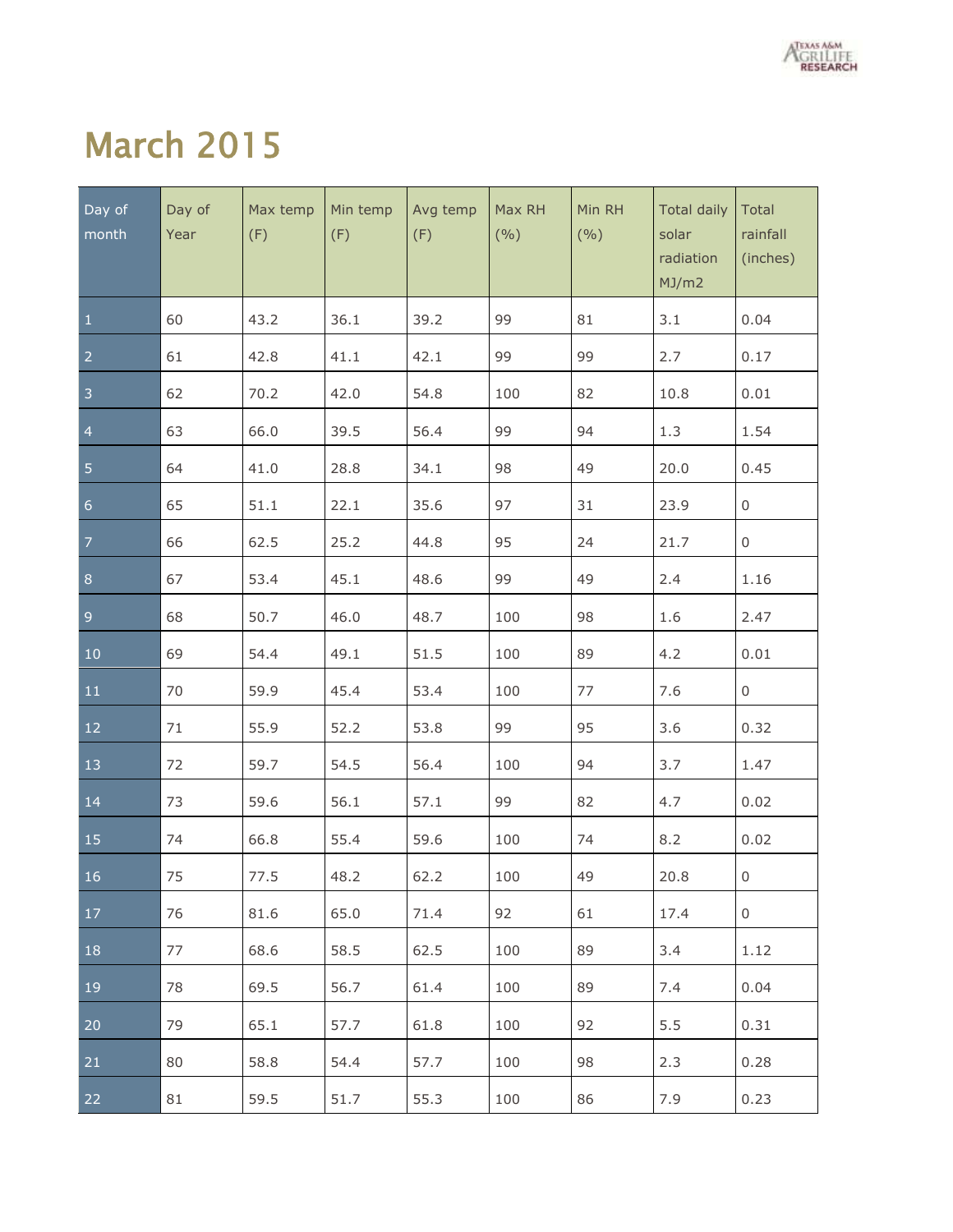

| 23 | 82 | 73.6 | 47.1 | 60.3 | 100 | 46 | 24.8 | $\mathbf 0$    |
|----|----|------|------|------|-----|----|------|----------------|
| 24 | 83 | 79.2 | 52.7 | 64.1 | 98  | 56 | 20.6 | $\mathbf 0$    |
| 25 | 84 | 82.0 | 58.5 | 69.6 | 97  | 48 | 23.8 | $\mathbf 0$    |
| 26 | 85 | 66.9 | 51.6 | 59.6 | 96  | 50 | 10.8 | $\overline{0}$ |
| 27 | 86 | 68.1 | 39.7 | 54.2 | 88  | 34 | 23.4 | $\mathbf 0$    |
| 28 | 87 | 79.6 | 42.1 | 59.6 | 95  | 34 | 24.6 | $\mathbf 0$    |
| 29 | 88 | 82.7 | 48.4 | 65.9 | 99  | 37 | 24.4 | $\overline{0}$ |
| 30 | 89 | 74.2 | 62.3 | 67.5 | 96  | 73 | 8.7  | $\Omega$       |
| 31 | 90 | 80.5 | 60.6 | 68.1 | 98  | 54 | 15.7 | $\mathbf 0$    |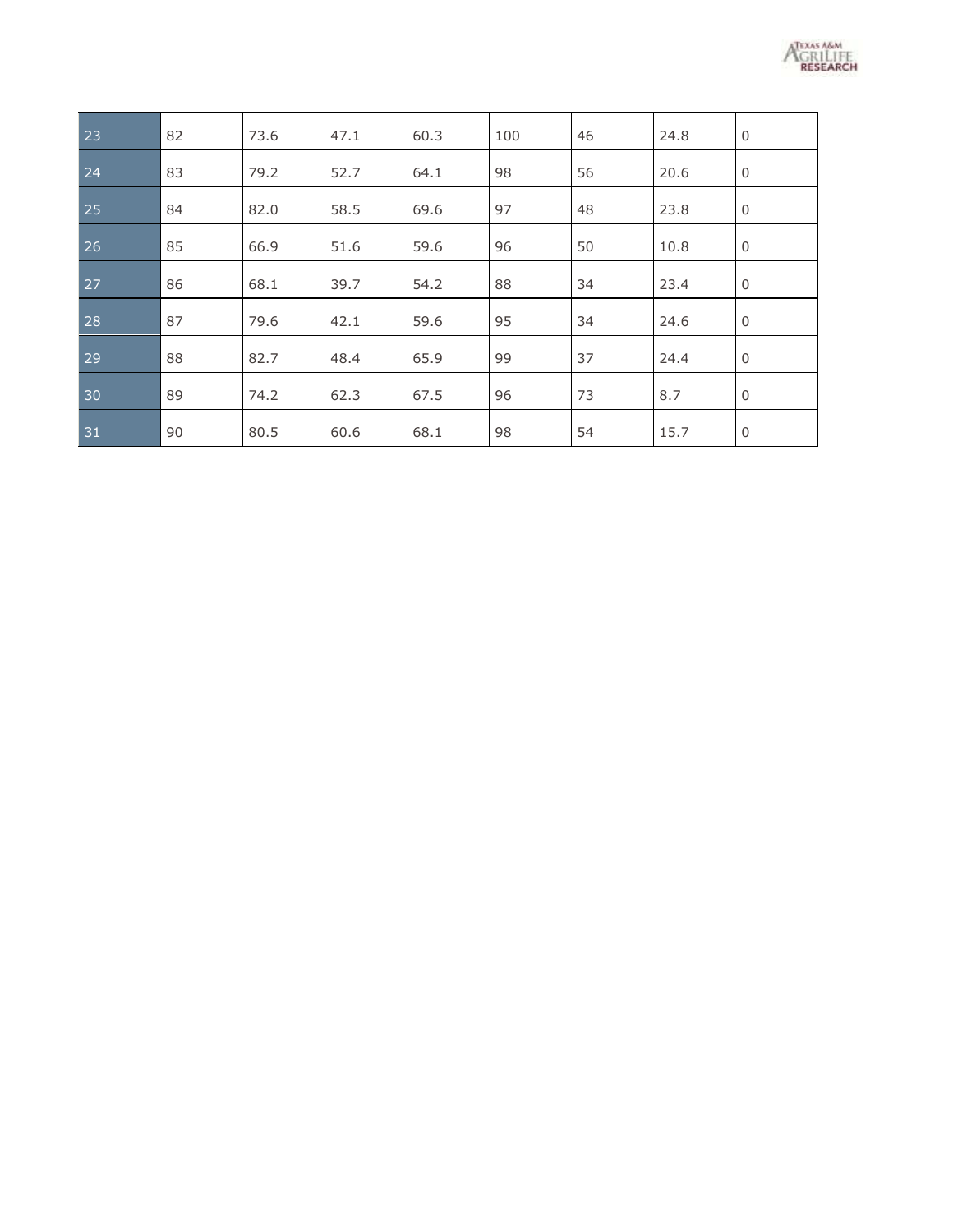

# April 2015

| Day of<br>month | Day of<br>Year | Max temp<br>(F) | Min temp<br>(F) | Avg temp<br>(F) | Max RH<br>(9/0) | Min RH<br>(9/0) | <b>Total daily</b><br>solar<br>radiation<br>MJ/m2 | Total<br>rainfall<br>(inches) |
|-----------------|----------------|-----------------|-----------------|-----------------|-----------------|-----------------|---------------------------------------------------|-------------------------------|
| $\mathbf{1}$    | 91             | 79.7            | 60.9            | 69.6            | 99              | 62              | 13.8                                              | $\mathsf{O}\xspace$           |
| $\overline{2}$  | 92             | 82.7            | 65.4            | 73.0            | 95              | 63              | 15.1                                              | $\mathsf{O}\xspace$           |
| $\overline{3}$  | 93             | 81.3            | 62.4            | 71.2            | 92              | 59              | 12.4                                              | 0                             |
| $\overline{4}$  | 94             | 68.5            | 48.4            | 58.4            | 84              | 32              | 27.4                                              | $\mathsf{O}\xspace$           |
| $\overline{5}$  | 95             | 57.7            | 48.0            | 52.4            | 99              | 54              | 1.9                                               | 1.04                          |
| $6\phantom{a}$  | 96             | 79.9            | 57.8            | 69.0            | 100             | 66              | 15.7                                              | $\mathsf{O}\xspace$           |
| $\overline{7}$  | 97             | 84.3            | 67.0            | 74.2            | 94              | 50              | 23.0                                              | $\mathsf{O}\xspace$           |
| $\bf 8$         | 98             | 81.5            | 67.7            | 74.0            | 95              | 66              | 13.5                                              | $\mathsf{O}\xspace$           |
| $\overline{9}$  | 99             | 82.8            | 67.8            | 73.6            | 99              | 65              | 15.1                                              | 0.62                          |
| 10              | 100            | 68.3            | 51.7            | 59.8            | 98              | 62              | 14.5                                              | 0                             |
| $11\,$          | 101            | 76.6            | 43.8            | 60.5            | 99              | 54              | 26.0                                              | 0                             |
| 12              | 102            | 76.7            | 57.4            | 66.9            | 99              | 77              | 10.3                                              | 0.88                          |
| 13              | 103            | 79.4            | 68.6            | 71.5            | 99              | 76              | 12.1                                              | 0.19                          |
| 14              | 104            | 68.0            | 61.2            | 64.2            | 100             | 96              | 4.4                                               | 0.08                          |
| 15              | 105            | 73.3            | 55.1            | 62.3            | 99              | 61              | 22.8                                              | 0.01                          |
| 16              | 106            | 78.5            | 55.9            | 66.0            | 98              | 70              | 17.5                                              | 1.53                          |
| $\vert$ 17      | 107            | 81.2            | 59.8            | 68.3            | 99              | 59              | 19.4                                              | $\overline{0}$                |
| 18              | 108            | 78.2            | 65.0            | 70.8            | 99              | 71              | 17.4                                              | 0.21                          |
| $ 19\rangle$    | 109            | 79.9            | 57.4            | 66.1            | 99              | 48              | 21.5                                              | 0.55                          |
| 20              | 110            | 69.5            | 49.5            | 60.4            | 84              | 34              | 28.4                                              | 0                             |
| 21              | 111            | 71.5            | 48.4            | 60.3            | 95              | 47              | 18.3                                              | 0                             |
| 22              | 112            | 82.1            | 59.2            | 70.0            | 90              | 51              | 21.1                                              | 0                             |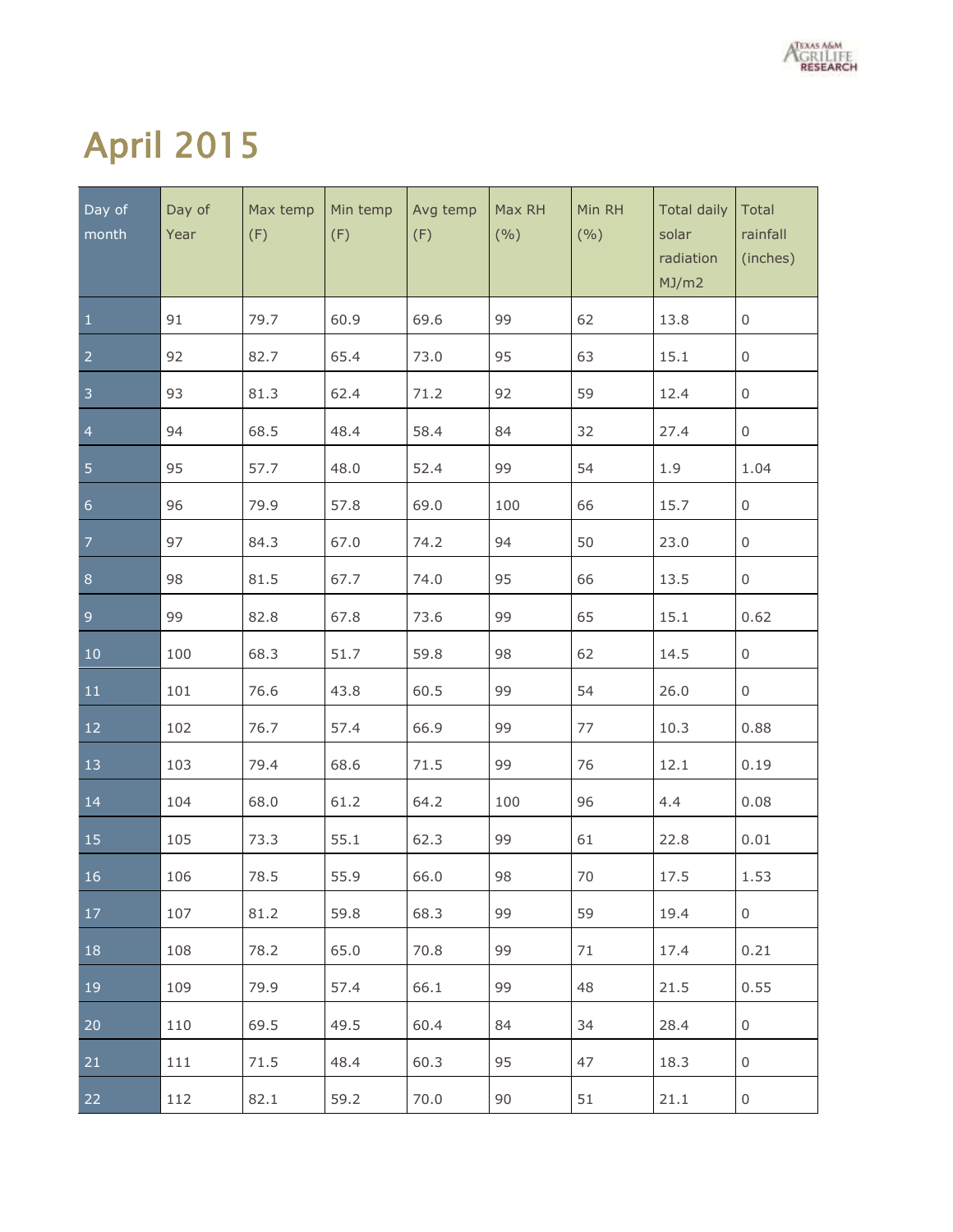

| 23 | 113 | 75.0 | 64.6 | 68.3 | 99 | 78 | 8.7  | 0.08        |
|----|-----|------|------|------|----|----|------|-------------|
| 24 | 114 | 77.6 | 63.4 | 69.1 | 98 | 76 | 8.5  | 0.88        |
| 25 | 115 | 86.4 | 65.0 | 74.8 | 99 | 32 | 24.5 | 0.04        |
| 26 | 116 | 85.4 | 63.4 | 72.9 | 99 | 53 | 22.5 | $\mathbf 0$ |
| 27 | 117 | 73.1 | 58.2 | 66.5 | 97 | 65 | 19.0 | 0.37        |
| 28 | 118 | 61.0 | 51.1 | 55.6 | 97 | 77 | 10.2 | 0.45        |
| 29 | 119 | 74.0 | 49.8 | 61.3 | 96 | 38 | 29.5 | $\mathbf 0$ |
| 30 | 120 | 78.7 | 53.9 | 66.7 | 89 | 35 | 26.0 | $\mathbf 0$ |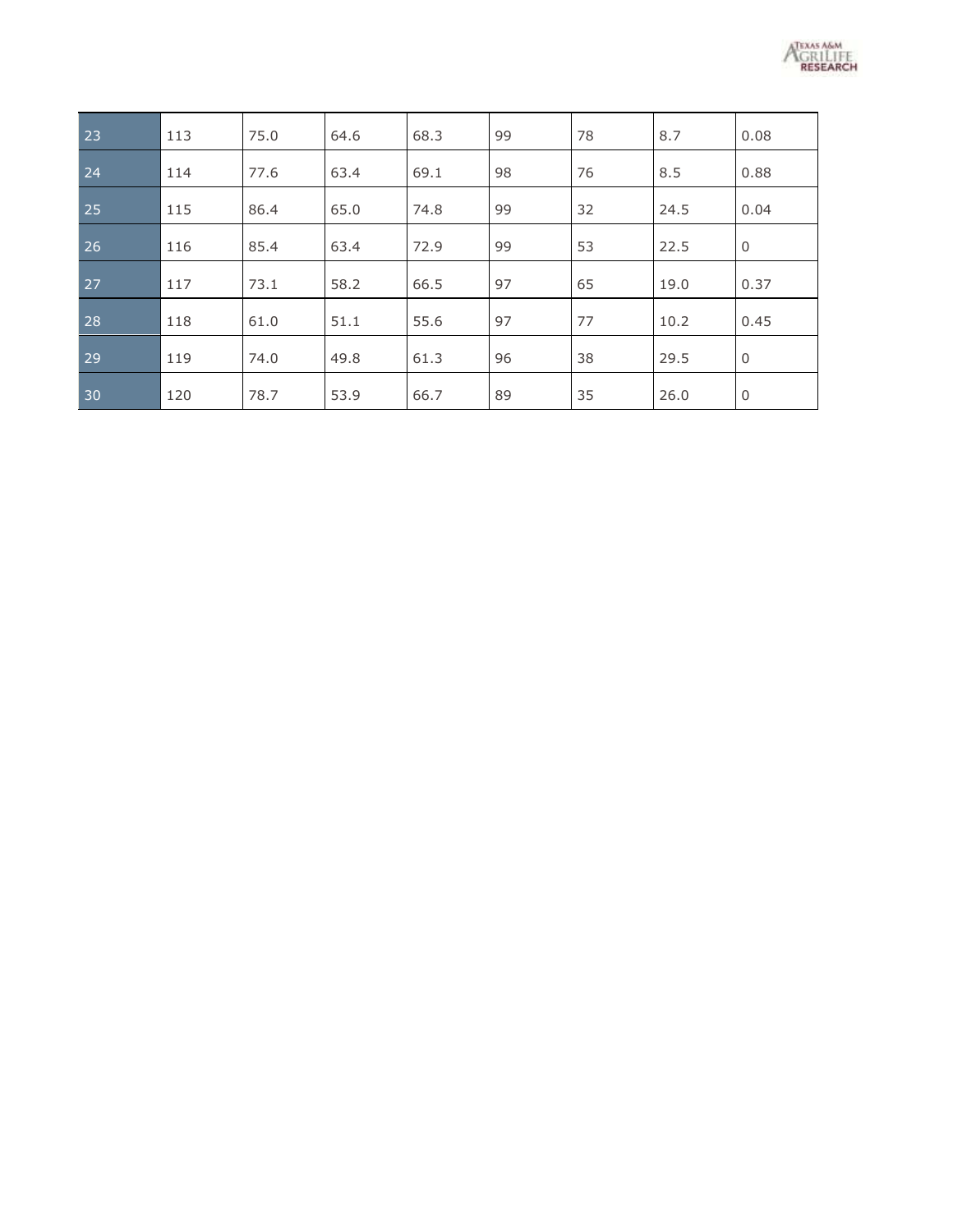

#### May 2015

| Day            | Max<br>Temp<br>(F) | Min<br>Temp<br>(F) | Avg<br>Temp<br>(F) | Max<br><b>RH</b><br>(9/0) | Min<br><b>RH</b><br>(9/0) | Solar<br>Radiation<br>(MJ/m2) | Rainfall<br>(in) | Avg<br>Wind<br>Speed<br>(mph) | Max Wind<br>Speed(mph) | <b>PET</b> |
|----------------|--------------------|--------------------|--------------------|---------------------------|---------------------------|-------------------------------|------------------|-------------------------------|------------------------|------------|
| $\mathbf 1$    | 81.3               | 54.1               | 67.5               | 97                        | 38                        | 26.4                          | $\,0\,$          | 1.1                           | 3.2                    | 0.18       |
| $\overline{2}$ | 81.1               | 54.9               | 68.1               | 98                        | 40                        | 26.0                          | 0                | $1.0$                         | 3.3                    | 0.18       |
| $\overline{3}$ | 80.6               | 59.1               | 69.6               | 92                        | 45                        | 28.3                          | 0                | 2.0                           | 5.0                    | 0.20       |
| $\overline{4}$ | 82.2               | 59.2               | 71.5               | 97                        | 42                        | 27.6                          | $\boldsymbol{0}$ | 1.6                           | 3.8                    | 0.20       |
| $\overline{5}$ | 82.6               | 61.8               | 70.5               | 97                        | 61                        | 15.2                          | 0.22             | 1.3                           | 4.2                    | 0.12       |
| $\sqrt{6}$     | 81.8               | 65.9               | 72.8               | 96                        | 65                        | 18.9                          | 0.01             | 1.6                           | 3.4                    | 0.15       |
| $\overline{7}$ | 84.5               | 68.9               | 75.4               | 97                        | 75                        | 16.7                          | 0.01             | 1.3                           | 2.4                    | 0.14       |
| $\bf 8$        | 86.5               | 72.5               | 77.8               | 96                        | 68                        | 18.5                          | 0.07             | 1.7                           | 3.1                    | 0.16       |
| $\overline{9}$ | 86.3               | 71.8               | 77.3               | 98                        | 70                        | 15.3                          | 0.09             | 1.6                           | 4.0                    | 0.13       |
| $10$           | 83.8               | 74.8               | 77.1               | 96                        | 67                        | 10.7                          | 0.24             | 1.6                           | 2.9                    | 0.10       |
| $11\,$         | 75.1               | 66.0               | 70.3               | 99                        | 80                        | 12.9                          | 4.81             | 2.3                           | 4.1                    | 0.10       |
| 12             | 68.7               | 63.3               | 65.5               | 95                        | 80                        | 7.7                           | 0.01             | 2.5                           | 4.4                    | 0.07       |
| 13             | 69.8               | 60.9               | 64.9               | 99                        | 91                        | 7.4                           | 0.94             | 2.6                           | 5.0                    | 0.06       |
| 14             | 84.9               | 63.9               | 72.7               | 99                        | 63                        | 20.0                          | 0.44             | 1.3                           | 4.6                    | 0.16       |
| 15             | 80.1               | 66.1               | 72.2               | 99                        | $71\,$                    | 11.6                          | 0.15             | 1.1                           | 2.5                    | 0.10       |
| 16             | 86.4               | 69.1               | 77.8               | 98                        | 67                        | 23.0                          | $\mathsf 0$      | 2.0                           | 4.3                    | 0.18       |
| 17             | 78.0               | 68.0               | 74.6               | 97                        | 84                        | 10.3                          | 0.31             | 2.1                           | 4.2                    | 0.09       |
| 18             | 81.0               | 68.5               | 73.0               | 98                        | 78                        | 13.2                          | 0.48             | 1.1                           | 4.3                    | 0.11       |
| 19             | 82.7               | 68.2               | 74.1               | 99                        | 76                        | 12.0                          | 0.04             | 0.7                           | 2.9                    | -          |
| 20             | 86.3               | 71.9               | 76.8               | 97                        | 64                        | 18.2                          | 0                | 0.6                           | 1.9                    | 0.15       |
| 21             | 74.7               | 59.3               | 64.3               | 98                        | 86                        | 5.0                           | 0.47             | 3.8                           | 5.5                    | 0.05       |
| 22             | 76.2               | 55.9               | 65.1               | 98                        | 69                        | 22.4                          | 0                | 2.7                           | 4.4                    | 0.15       |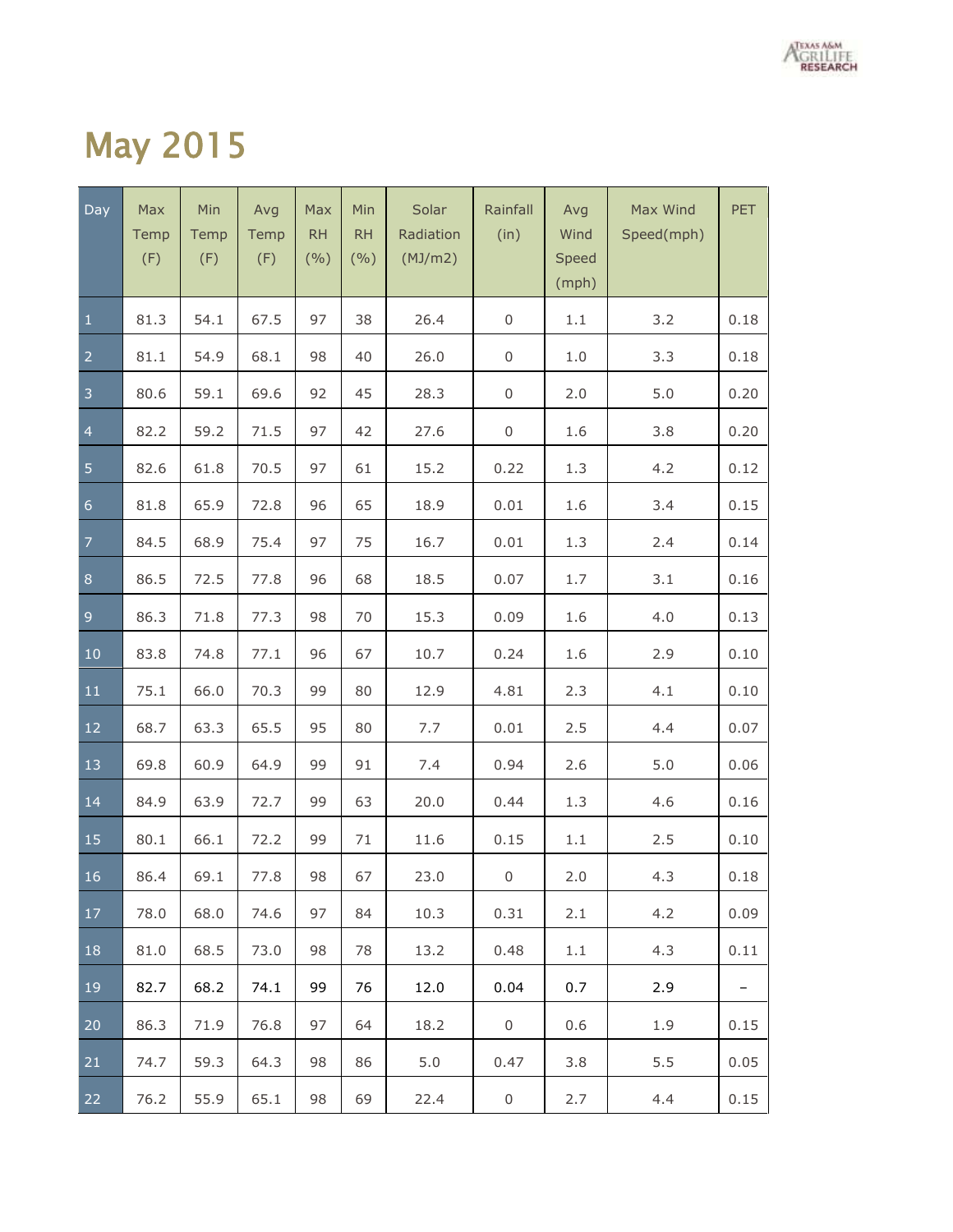

| 23 | 86.3 | 66.0 | 74.4 | 96 | 64 | 17.0 | $\mathbf 0$ | 1.5 | 2.7 | 0.14 |
|----|------|------|------|----|----|------|-------------|-----|-----|------|
| 24 | 76.2 | 67.6 | 72.0 | 99 | 84 | 7.5  | 2.55        | 1.8 | 4.4 | 0.07 |
| 25 | 83.4 | 62.5 | 72.1 | 99 | 73 | 13.6 | 1.69        | 1.9 | 5.7 | 0.12 |
| 26 | 85.3 | 62.4 | 73.4 | 99 | 71 | 21.1 | 0.01        | 2.5 | 5.5 | 0.17 |
| 27 | 87.1 | 62.9 | 74.2 | 98 | 61 | 22.7 | 0.79        | 1.4 | 5.3 | 0.18 |
| 28 | 89.0 | 69.8 | 78.7 | 99 | 62 | 23.7 | $\mathbf 0$ | 1.1 | 3.7 | 0.19 |
| 29 | 82.1 | 70.7 | 76.4 | 97 | 66 | 15.7 | $\mathbf 0$ | 2.4 | 6.7 | 0.14 |
| 30 | 79.6 | 67.3 | 69.6 | 98 | 70 | 13.0 | 0.66        | 1.4 | 5.5 | 0.11 |
|    |      |      |      |    |    |      |             |     |     |      |
| 31 | 77.4 | 62.8 | 72.3 | 98 | 63 | 23.9 | 0           | 2.4 | 5.3 | 0.17 |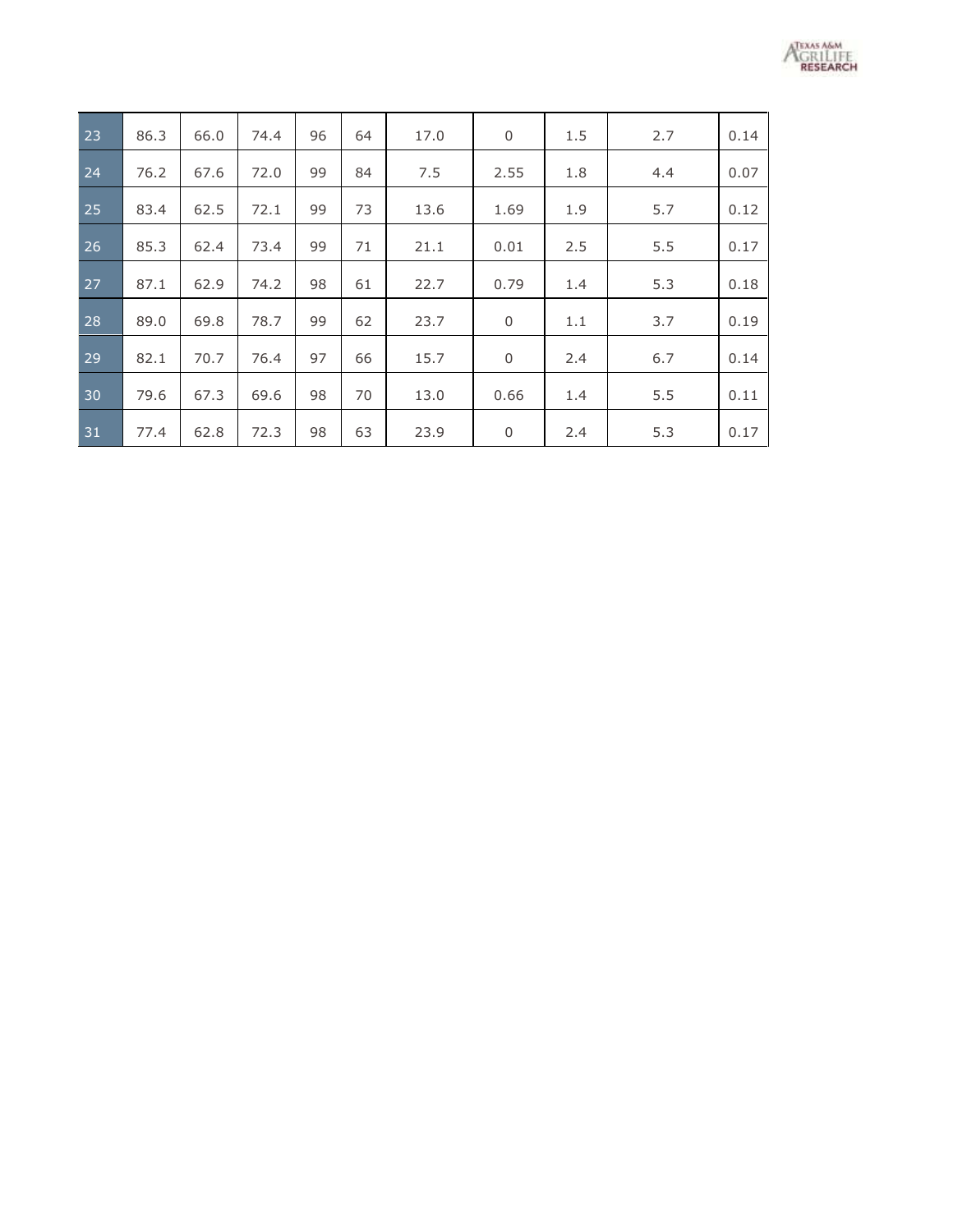

#### June 2015

| Day            | Max<br>Temp<br>(F) | Min<br>Temp<br>(F) | Avg<br>Temp<br>(F) | Max<br><b>RH</b><br>(9/0) | Min<br><b>RH</b><br>(9/0) | Solar<br>Radiation<br>(MJ/m2) | Rainfall<br>(in)  | Avg<br>Wind<br>Speed<br>(mph) | Max Wind<br>Speed(mph) | <b>PET</b>        |
|----------------|--------------------|--------------------|--------------------|---------------------------|---------------------------|-------------------------------|-------------------|-------------------------------|------------------------|-------------------|
| $\mathbf 1$    | 82.0               | 57.7               | 69.5               | 99                        | 56                        | 21.7                          | 0                 | 0.9                           | 2.7                    | 0.16              |
| $\overline{2}$ | 85.0               | 61.7               | 73.5               | 99                        | 52                        | 24.6                          | 0                 | 0.8                           | 2.6                    | 0.18              |
| 3              | 86.6               | 64.0               | 75.7               | 97                        | 56                        | 23.9                          | 0                 | 0.7                           | 2.8                    | 0.18              |
| $\overline{4}$ | 87.7               | 64.8               | 77.4               | 98                        | 57                        | 22.5                          | 0                 | 0.7                           | 2.2                    | 0.18              |
| 5              | 89.0               | 66.8               | 78.5               | 99                        | 54                        | 23.0                          | 0                 | 0.7                           | 2.6                    | 0.18              |
| $\overline{6}$ | 90.8               | 65.5               | 78.6               | 99                        | 53                        | 23.9                          | 0                 | 0.5                           | 2.2                    | 0.19              |
| $\overline{7}$ | 92.6               | 69.5               | 81.2               | 99                        | 53                        | 24.8                          | 0                 | 1.1                           | 3.5                    | 0.21              |
| $\bf 8$        | 92.1               | 72.3               | 81.8               | 96                        | 52                        | 25.5                          | 0                 | 1.8                           | 4.2                    | 0.22              |
| 9              | 93.2               | 73.5               | 81.1               | 97                        | 55                        | 21.9                          | 0.31              | 1.9                           | 5.5                    | 0.20              |
| 10             | 93.6               | 69.6               | 81.8               | 99                        | 48                        | 24.6                          | 0                 | 1.0                           | 2.7                    | 0.21              |
| 11             | 91.7               | 73.9               | 82.3               | 97                        | 56                        | 24.5                          | 0                 | 1.9                           | 5.4                    | 0.21              |
| 12             | 90.5               | 72.4               | 81.3               | 97                        | 55                        | 22.7                          | 0                 | 1.4                           | 3.2                    | 0.19              |
| 13             | 84.9               | 72.7               | 77.5               | 98                        | 73                        | 16.3                          | 0.31              | 1.3                           | 2.6                    | 0.14              |
| 14             | 89.1               | 72.6               | 78.5               | 99                        | 65                        | 18.7                          | 0.79              | 1.2                           | 3.6                    | 0.16              |
| 15             | 88.3               | 72.3               | 78.2               | 99                        | 69                        | 18.7                          | 0.17              | 1.0                           | 2.9                    | 0.16              |
| 16             | 87.1               | 71.7               | 76.3               | 99                        | 77                        | 10.8                          | 0.58              | 1.9                           | 3.6                    | 0.10              |
| 17             | 79.2               | 73.3               | 75.8               | 99                        | 90                        | 8.2                           | 1.06              | 2.7                           | 4.3                    | 0.07              |
| 18             | 85.6               | 73.4               | 78.3               | 97                        | 76                        | 16.6                          | 0.38              | 3.6                           | 6.5                    | 0.15              |
| 19             |                    |                    | $\qquad \qquad -$  | $\qquad \qquad -$         | $\overline{\phantom{0}}$  | -                             | $\qquad \qquad -$ | $\qquad \qquad -$             | $\qquad \qquad -$      | $\qquad \qquad -$ |
| 20             | 88.3               | 75.4               | 80.5               | 97                        | 70                        | 16.2                          | 0                 | 2.4                           | 5.4                    | 0.15              |
| 21             | 87.5               | 74.7               | 80.0               | 99                        | 76                        | 12.6                          | 0.05              | 1.2                           | 3.1                    | 0.11              |
| 22             | 91.6               | 75.3               | 82.3               | 98                        | 62                        | 21.7                          | 0                 | 4.4                           | 1.7                    | 0.19              |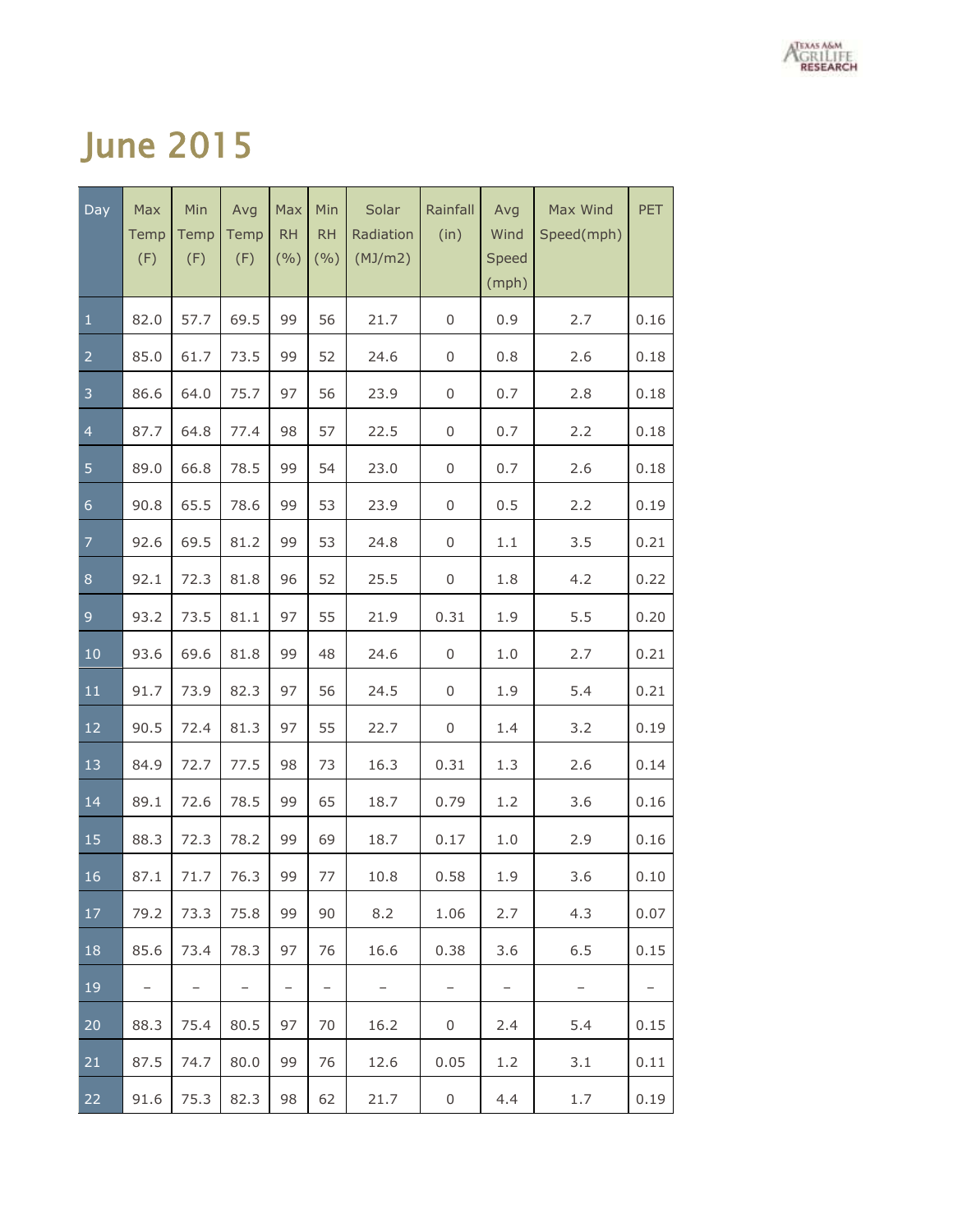

| 23 | 92.9                     | 74.4 | 83.1                     | 97  | 60  | $\overline{\phantom{m}}$ | $\mathbf 0$              | 3.5  | 0.9                      |      |
|----|--------------------------|------|--------------------------|-----|-----|--------------------------|--------------------------|------|--------------------------|------|
| 24 | $\overline{\phantom{0}}$ |      | $\overline{\phantom{0}}$ |     | —   | -                        | $\overline{\phantom{0}}$ |      | $\overline{\phantom{0}}$ |      |
| 25 | 92.0                     | 75.1 | 83.2                     | 96  | 62  | 21.8                     | $\mathbf 0$              |      |                          |      |
| 26 | 90.9                     | 74.6 | 82.5                     | 96  | 63. | 23.9                     | $\mathbf 0$              |      |                          |      |
| 27 | 83.6                     | 71.2 | 77.0                     | 99  | 80  | 9.3                      | $1.74*$                  |      | -                        |      |
| 28 | 89.2                     | 68.7 | 78.5                     | 100 | 59  | 23.4                     | $\mathbf 0$              | -    | -                        |      |
| 29 | 91.4                     | 70.2 | 77.6                     | 98  | 64  | 17.2                     | 1.03                     | 0.94 | 4.21                     | 0.15 |
| 30 | 90.7                     | 72.3 | 80.8                     | 99  | 57  | 24.0                     | $\mathbf 0$              | 2.5  | 4.2                      | 0.21 |

\*Estimated rain total.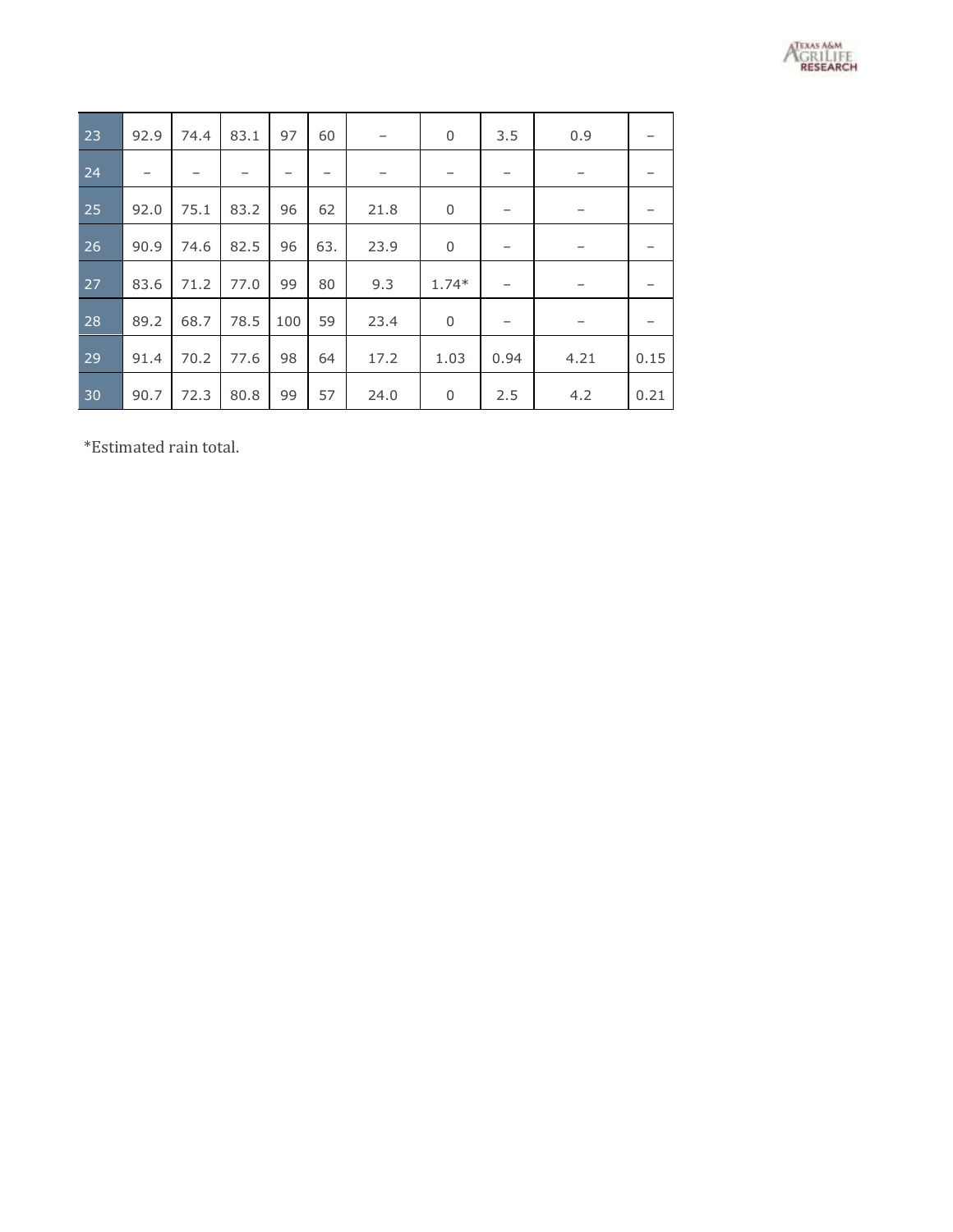

## July 2015

| Day            | Max<br>Temp<br>(F) | Min<br>Temp<br>(F) | Avg<br>Temp<br>(F) | Max<br>RH<br>(9/0) | Min<br><b>RH</b><br>(9/0) | Solar<br>Radiation<br>(MJ/m2) | Rainfall<br>(in) | Avg<br>Wind<br>Speed<br>(mph) | Max<br>Wind<br>Speed<br>(mph) | <b>PET</b> |
|----------------|--------------------|--------------------|--------------------|--------------------|---------------------------|-------------------------------|------------------|-------------------------------|-------------------------------|------------|
| $\mathbf 1$    | 89.5               | 70.2               | 79.3               | 97.1               | 66.5                      | 21.8                          | 0                | 3.0                           | 5.2                           | 0.19       |
| $\overline{2}$ | 88.6               | 71.4               | 79.4               | 94.6               | 63.9                      | 21.4                          | 0                | 3.3                           | 6.34                          | 0.19       |
| 3              | 86.8               | 75.4               | 80.4               | 96                 | 76                        | 12.3                          | 0                | 2.3                           | 5.9                           | 0.12       |
| $\overline{4}$ | 89.9               | 75.0               | 80.7               | 95                 | 64                        | 20.3                          | 0                | 3.1                           | 6.0                           | 0.19       |
| 5              | 91.2               | 74.0               | 82.1               | 98                 | 64                        | 21.8                          | 0                | 2.6                           | 4.9                           | 0.19       |
| $\overline{6}$ | 90.7               | 75.2               | 82.3               | 97                 | 65                        | 18.7                          | 0                | 2.2                           | 5.5                           | 0.17       |
| $\overline{7}$ | 91.4               | 75.5               | 81.2               | 97                 | 64                        | 17.5                          | 0.13             | 1.9                           | 4.5                           | 0.16       |
| $\,8\,$        | 90.1               | 77.2               | 82.9               | 95                 | 59                        | 22.0                          | 0                | 3.3                           | 6.3                           | 0.21       |
| 9              | 92.0               | 74.2               | 82.1               | 98                 | 61                        | 23.5                          | 0                | 1.8                           | 5.1                           | 0.20       |
| 10             | 92.2               | 73.0               | 82.0               | 99                 | 57                        | 23.5                          | 0                | 1.2                           | 3.9                           | 0.20       |
| 11             | 92.6               | 74.5               | 83.1               | 98                 | 56                        | 24.3                          | 0                | 1.4                           | 4.8                           | 0.21       |
| 12             | 92.8               | 74.5               | 83.6               | 97                 | 57                        | 24.0                          | 0                | 1.4                           | 3.9                           | 0.21       |
| 13             | 94.7               | 74.8               | 84.0               | 94                 | 56                        | 23.7                          | 0                | 1.8                           | 11.4                          | 0.22       |
| 14             | 94.6               | 74.0               | 83.4               | 94                 | 57                        | 24.9                          | 0                | 1.8                           | 11.3                          | 0.24       |
| 15             | 93.1               | 73.5               | 83.1               | 95                 | 55                        | 25.0                          | 0                | 1.8                           | 9.9                           | 0.24       |
| 16             | 93.8               | 73.8               | 83.7               | 97                 | 58                        | 23.6                          | 0                | 1.7                           | 11.1                          | 0.22       |
| 17             | 94.9               | 74.3               | 83.9               | 98                 | 55                        | 24.5                          | 0                | 1.6                           | 12.6                          | 0.23       |
| 18             | 95.2               | 75.6               | 84.5               | 95                 | 56                        | 23.2                          | 0                | 2.1                           | 12.4                          | 0.24       |
| 19             | 95.6               | 74.8               | 85.0               | 97                 | 48                        | 24.7                          | 0                | 1.5                           | 10.9                          | 0.24       |
| 20             | 95.2               | 75.5               | 85.2               | 95                 | 56                        | 21.6                          | 0                | 1.5                           | 9.9                           | 0.22       |
| 21             | 95.9               | 74.5               | 85.0               | 93                 | 50                        | 24.1                          | 0                | 1.3                           | 10.8                          | 0.23       |
| 22             | 94.4               | 75.9               | 84.2               | 95                 | 53                        | 20.7                          | 0                | 2.1                           | 12.4                          | 0.23       |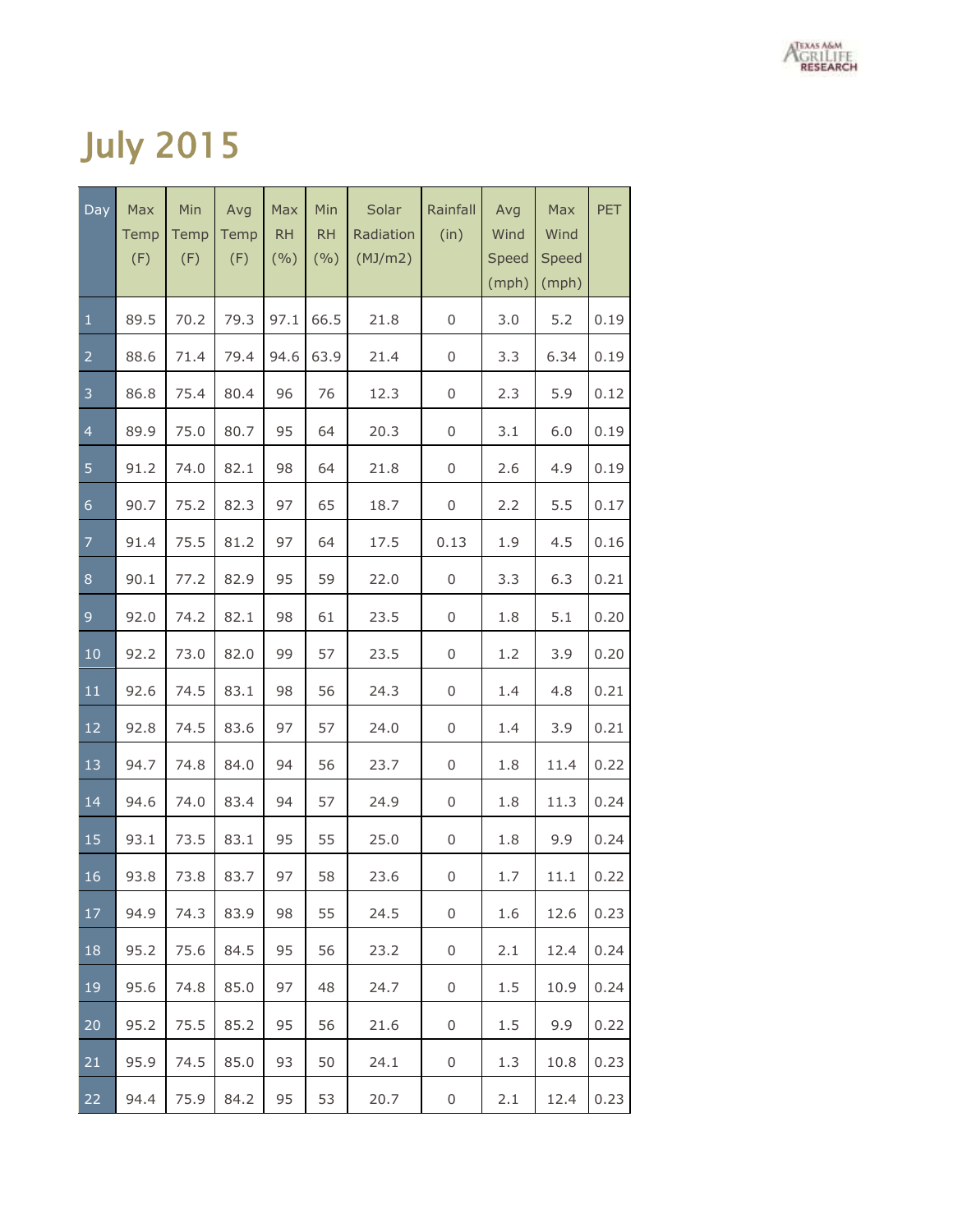

| 23 | 96.1  | 74.7 | 84.9 | 93 | 50 | 24.0 | 0 | 2.6 | 12.8 | 0.26 |
|----|-------|------|------|----|----|------|---|-----|------|------|
| 24 | 96.1  | 73.2 | 84.7 | 94 | 50 | 11.4 | 0 | 2.1 | 11.4 | 0.26 |
| 25 | 97.4  | 75.5 | 85.7 | 92 | 50 | 22.1 | 0 | 1.4 | 9.9  | 0.23 |
| 26 | 97.9  | 77.3 | 87.4 | 86 | 50 | 22.6 | 0 | 1.2 | 9.6  | 0.23 |
| 27 | 97.6  | 74.7 | 86.2 | 96 | 51 | 22.5 | 0 | 1.2 | 8.7  | 0.22 |
| 28 | 97.9  | 76.5 | 86.2 | 92 | 45 | 23.4 | 0 | 1.5 | 15.1 | 0.25 |
| 29 | 98.0  | 75.2 | 86.3 | 91 | 42 | 23.3 | 0 | 1.2 | 8.7  | 0.23 |
| 30 | 100.0 | 73.2 | 87.3 | 92 | 44 | 22.6 | 0 | 1.7 | 16.8 | 0.25 |
| 31 | 94.1  | 75.7 | 83.6 | 92 | 37 | 23.7 | 0 | 2.4 | 12.8 | 0.27 |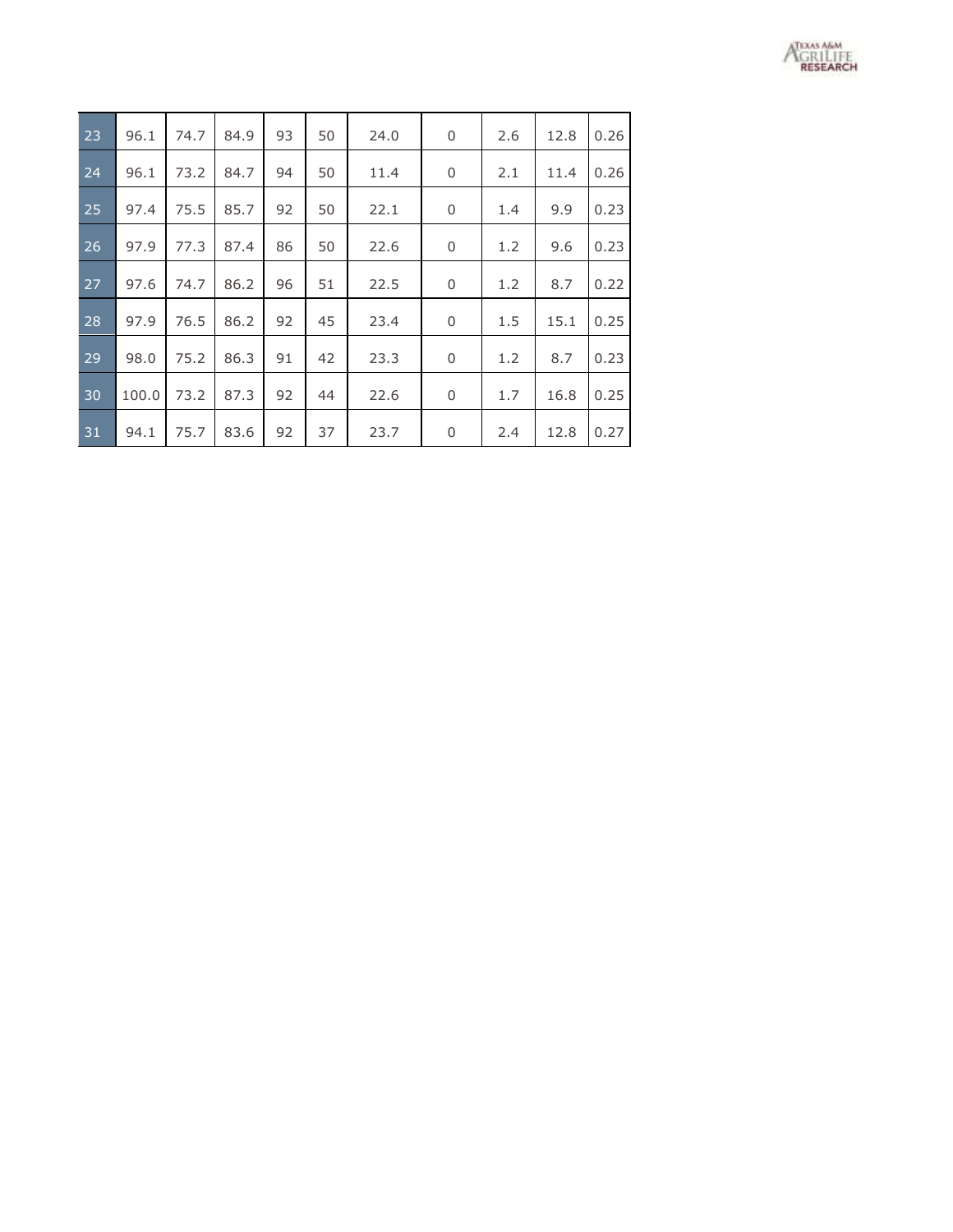

## August 2015

| Day            | Max<br>Temp<br>(F) | Min<br>Temp<br>(F) | Avg<br>Temp<br>(F) | Max<br><b>RH</b><br>(%) | Min<br><b>RH</b><br>(9/6) | Solar<br>Radiation<br>(MJ/m2) | Rainfall<br>(in) | Avg<br>Wind<br>Speed<br>(mph) | Max<br>Wind<br>Speed<br>(mph) | PET  |
|----------------|--------------------|--------------------|--------------------|-------------------------|---------------------------|-------------------------------|------------------|-------------------------------|-------------------------------|------|
| $\mathbf 1$    | 95.4               | 66.5               | 81.8               | 96                      | 36                        | 24.4                          | 0                | 1.6                           | 9.7                           | 0.25 |
| $\overline{2}$ | 96.3               | 64.3               | 81.5               | 96                      | 35                        | 24.5                          | 0                | 1.0                           | 9.6                           | 0.23 |
| 3              | 98.1               | 70.0               | 83.8               | 89                      | 38                        | 23.1                          | 0                | 0.9                           | 8.6                           | 0.22 |
| $\overline{a}$ | 98.5               | 70.9               | 84.9               | 93                      | 42                        | 22.7                          | 0                | 1.2                           | 11.8                          | 0.23 |
| 5              | 98.3               | 77.0               | 86.9               | 91                      | 44                        | 22.6                          | 0                | 2.8                           | 16.6                          | 0.28 |
| $\epsilon$     | 98.4               | 77.9               | 86.9               | 89                      | 44                        | 23.5                          | 0                | 3.0                           | 14.8                          | 0.30 |
| $\overline{7}$ | 100.3              | 77.3               | 87.3               | 88.0                    | 41                        | 23.5                          | 0                | 2.5                           | 12.6                          | 0.29 |
| $\, 8$         | 100.6              | 77.2               | 87.7               | 90                      | 43                        | 23.8                          | 0                | 2.3                           | 11.9                          | 0.28 |
| $\mathsf 9$    | 100.8              | 76.7               | 86.4               | 89                      | 37                        | 20.9                          | 0                | 1.4                           | 10.8                          | 0.24 |
| 10             | 104.1              | 75.1               | 88.7               | 89                      | 35                        | 23.5                          | 0                | 1.3                           | 8.7                           | 0.26 |
| 11             | 101.2              | 78.4               | 87.3               | 89                      | 44                        | 14.6                          | 0                | 1.7                           | 14.6                          | 0.23 |
| 12             | 98.1               | 74.1               | 86.1               | 95                      | 47                        | 22.4                          | 0                | 2.1                           | 11.4                          | 0.25 |
| 13             | 95.3               | 73.2               | 83.9               | 81                      | 42                        | 22.7                          | 0                | 1.8                           | 10.6                          | 0.25 |
| 14             | 95.0               | 66.6               | 81.9               | 93                      | 36                        | 23.4                          | 0                | 1.9                           | 11.3                          | 0.25 |
| 15             | 94.6               | 64.8               | 79.9               | 92                      | 37                        | 23.2                          | 0                | 1.5                           | 11.4                          | 0.24 |
| 16             | 94.4               | 69.5               | 81.4               | 97                      | 45                        | 19.0                          | 0.06             | 1.0                           | 15.1                          | 0.18 |
| 17             | 93.1               | 67.8               | 79.5               | 99                      | 53                        | 17.8                          | 0                | 1.0                           | 12.9                          | 0.17 |
| 18             | 96.2               | 73.8               | 84.4               | 94                      | 45                        | 20.0                          | 0                | 2.3                           | 12.8                          | 0.24 |
| 19             | 90.3               | 72.4               | 79.9               | 99                      | 64                        | 12.3                          | 2.16             | 2.5                           | 13.3                          | 0.15 |
| 20             | 72.3               | 68.6               | 70.1               | 100                     | 97                        | 1.8                           | 1.75             | 1.9                           | 9.6                           | 0.03 |
| 21             | 82.4               | 69.0               | 74.5               | 100                     | 83                        | 7.8                           | 0.14             | 0.6                           | 10.6                          | 0.07 |
| 22             | 93.2               | 74.8               | 82.0               | 100                     | 59                        | 17.2                          | 0.15             | 1.0                           | 11.3                          | 0.16 |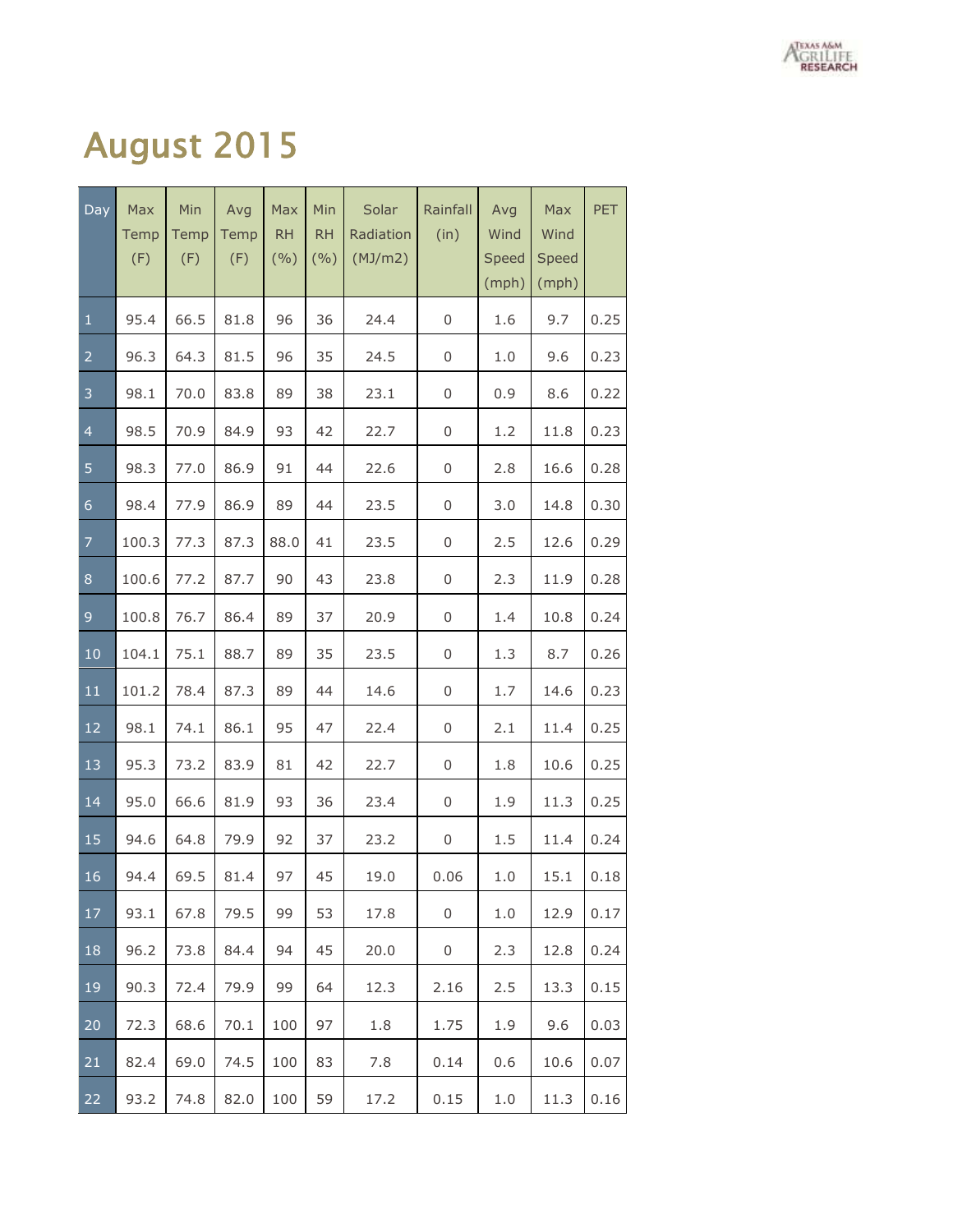

| 23 | 94.5 | 75.9 | 83.8 | 98  | 57 | 21.8 | 0    | 1.8 | 12.1 | 0.21 |
|----|------|------|------|-----|----|------|------|-----|------|------|
| 24 | 95.0 | 74.1 | 83.3 | 99  | 59 | 16.9 | 0.29 | 0.7 | 17.3 | 0.16 |
| 25 | 83.7 | 71.0 | 76.7 | 99  | 74 | 13.0 | 0.26 | 1.4 | 19.3 | 0.12 |
| 26 | 88.7 | 64.4 | 75.7 | 100 | 41 | 22.3 | 0    | 0.7 | 7.6  | 0.18 |
| 27 | 87.0 | 63.4 | 75.4 | 97  | 57 | 18.4 | 0    | 0.5 | 7.9  | 0.15 |
| 28 | 88.2 | 64.8 | 76.1 | 98  | 53 | 21.1 | 0    | 0.6 | 7.4  | 0.17 |
| 29 | 90.9 | 70.5 | 79.3 | 91  | 54 | 18.7 | 0    | 1.0 | 9.1  | 0.17 |
| 30 | 90.4 | 71.5 | 80.4 | 87  | 52 | 17.6 | 0    | 1.3 | 9.9  | 0.18 |
| 31 | 89.4 | 69.5 | 79.2 | 94  | 55 | 19.1 | 0    | 0.9 | 9.4  | 0.17 |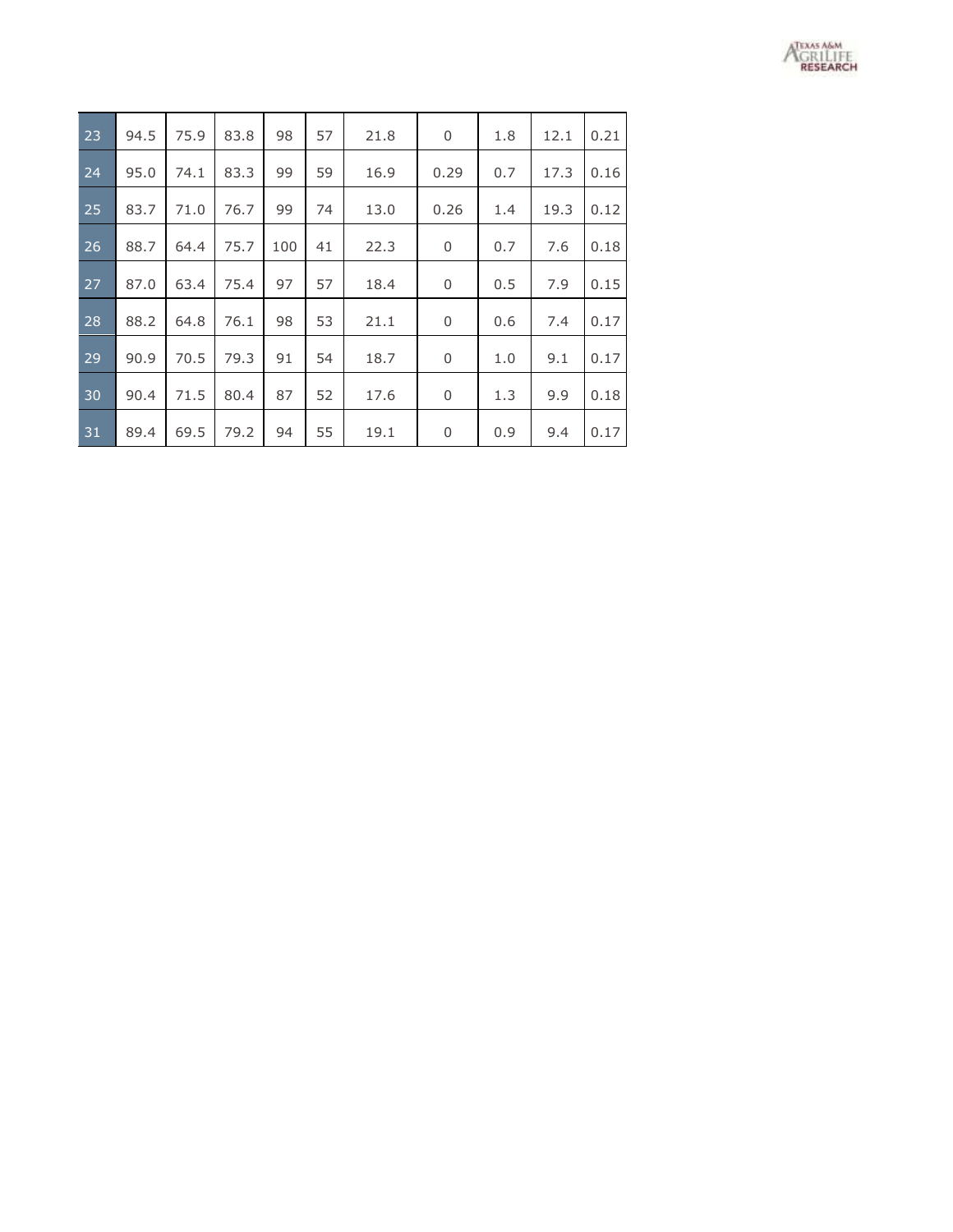

# September 2015

| Day                     | Max<br>Temp<br>(F) | Min<br>Temp<br>(F) | Avg<br>Temp<br>(F) | Max<br><b>RH</b><br>(9/6) | Min<br><b>RH</b><br>(9/0) | Solar<br>Radiation<br>(MJ/m2) | Rainfall<br>(in) | Avg<br>Wind<br>Speed<br>(mph) | Max<br>Wind<br>Speed<br>(mph) | PET  |
|-------------------------|--------------------|--------------------|--------------------|---------------------------|---------------------------|-------------------------------|------------------|-------------------------------|-------------------------------|------|
| $\mathbf 1$             | 88.5               | 68.9               | 77.7               | 99                        | 57                        | 16.7                          | 0.07             | 0.8                           | 12.4                          | 0.15 |
| $\overline{2}$          | 90.2               | 68.4               | 78.9               | 99                        | 55                        | 20.0                          | 0                | 0.5                           | 7.2                           | 0.16 |
| $\overline{\mathbf{3}}$ | 89.9               | 67.8               | 79.1               | 99                        | 59                        | 18.4                          | 0                | 0.7                           | 0.6                           | 0.15 |
| $\overline{4}$          | 92.4               | 72.4               | 82.0               | 98                        | 59                        | 18.3                          | 0                | 0.7                           | 7.2                           | 0.16 |
| 5                       | 93.4               | 75.4               | 83.3               | 97                        | 59                        | 19.3                          | 0                | 1.0                           | 8.4                           | 0.18 |
| $\epsilon$              | 95.1               | 74.1               | 83.9               | 98                        | 52                        | 20.6                          | 0                | 1.2                           | 8.9                           | 0.20 |
| $\overline{7}$          | 95.9               | 75.2               | 84.9               | 95                        | 49                        | 19.9                          | 0                | 1.2                           | 7.1                           | 0.20 |
| 8                       | 94.8               | 73.6               | 83.0               | 97                        | 47                        | 20.5                          | 0                | 1.4                           | 9.6                           | 0.20 |
| $\overline{9}$          | 84.0               | 74.2               | 79.0               | 98                        | 73                        | $8.1\,$                       | 0                | 1.0                           | 8.9                           | 0.09 |
| $10\,$                  | 90.9               | 72.3               | 79.9               | 100                       | 53                        | 18.6                          | 0                | 1.5                           | 11.6                          | 0.18 |
| 11                      | 92.0               | 69.5               | 79.4               | 100                       | 45                        | 18.4                          | 0                | 2.3                           | 11.1                          | 0.21 |
| $12\,$                  | 82.4               | 61.3               | 72.3               | 88                        | 29                        | 21.6                          | 0                | 3.0                           | 16.0                          | 0.24 |
| 13                      | 84.6               | 53.1               | 69.1               | 94                        | 38                        | 21.1                          | 0                | 1.1                           | 9.9                           | 0.17 |
| 14                      | 85.9               | 60.0               | 72.7               | 89                        | 35                        | 20.8                          | 0                | 1.2                           | 12.8                          | 0.18 |
| 15                      | 89.8               | 61.4               | 74.3               | 99                        | 57                        | 13.5                          | 0.58             | 1.0                           | 15.4                          | 0.13 |
| 16                      | 91.2               | 72.0               | 79.9               | 100                       | 53                        | 16.4                          | $\mathsf 0$      | 0.7                           | 10.2                          | 0.15 |
| 17                      | 92.5               | 68.6               | 79.9               | 98                        | 49                        | 19.2                          | 0                | 1.2                           | 14.1                          | 0.18 |
| 18                      | 93.0               | 70.8               | 80.7               | 93                        | 45                        | 20.1                          | 0                | 1.5                           | 11.1                          | 0.20 |
| 19                      | 91.2               | 71.1               | 80.4               | 93                        | 48                        | 17.9                          | 0                | 1.5                           | 9.2                           | 0.18 |
| 20                      | 89.2               | 67.1               | 77.0               | 98                        | 58                        | 12.7                          | 0                | 1.4                           | 13.6                          | 0.13 |
| 21                      | 90.8               | 67.2               | 77.7               | 90                        | 46                        | 19.1                          | 0                | 1.2                           | 10.1                          | 0.18 |
| 22                      | 91.0               | 66.7               | 77.6               | 93                        | 47                        | 16.9                          | 0                | 0.8                           | 9.9                           | 0.15 |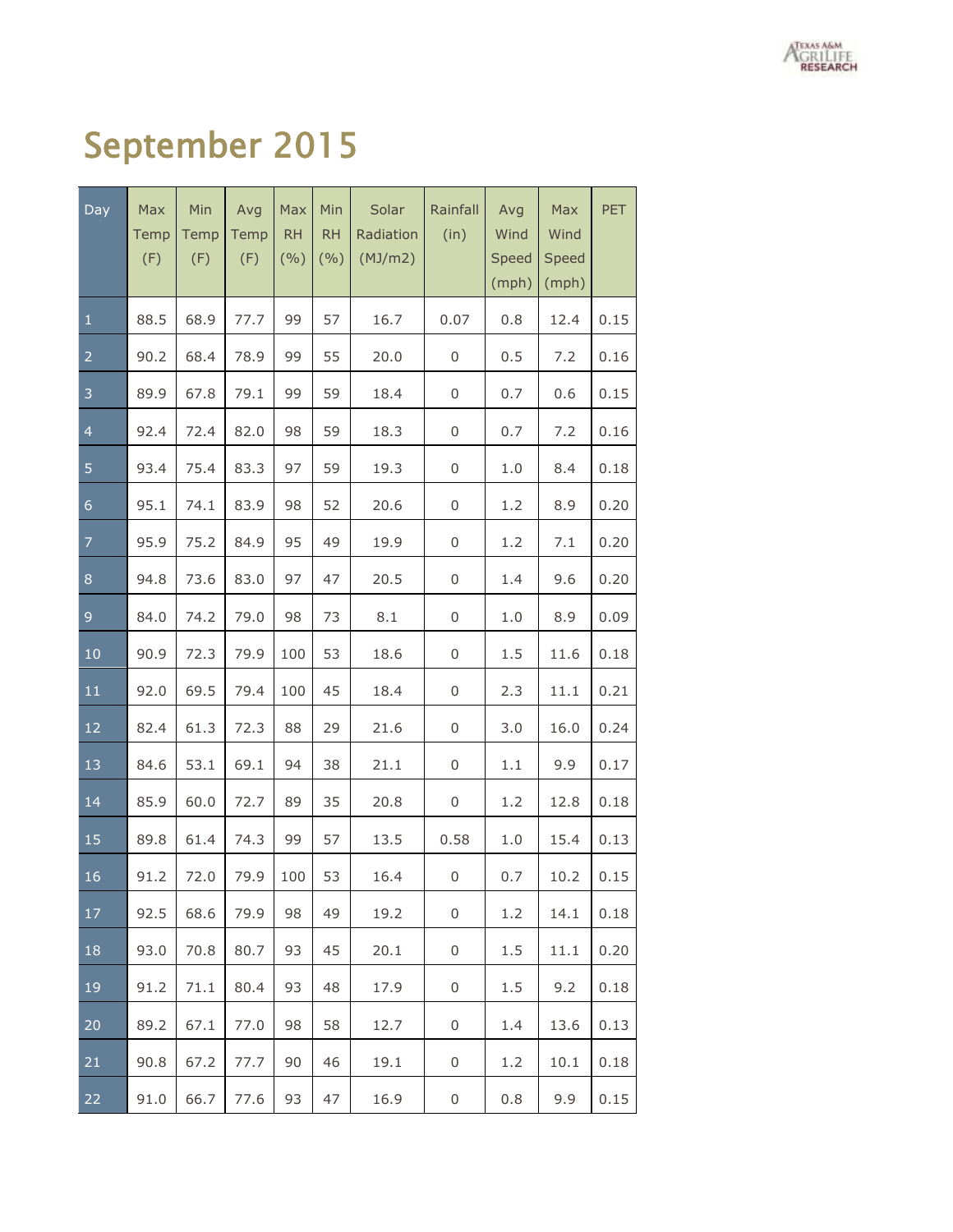

| 23 | 89.2 | 58.4 | 73.7 | 98 | 37 | 20.2 | 0 | 1.1 | 9.7  | 0.17 |
|----|------|------|------|----|----|------|---|-----|------|------|
| 24 | 89.4 | 63.3 | 75.6 | 97 | 50 | 17.2 | 0 | 1.0 | 9.9  | 0.15 |
| 25 | 90.8 | 65.2 | 76.2 | 98 | 39 | 18.3 | 0 | 1.7 | 11.4 | 0.19 |
| 26 | 89.9 | 59.5 | 73.7 | 96 | 32 | 19.2 | 0 | 1.3 | 12.4 | 0.18 |
| 27 | 85.2 | 59.9 | 72.9 | 96 | 50 | 14.0 | 0 | 1.2 | 10.6 | 0.13 |
| 28 | 84.7 | 68.2 | 74.9 | 95 | 64 | 10.1 | 0 | 1.4 | 11.8 | 0.11 |
| 29 | 86.1 | 66.1 | 75.3 | 99 | 59 | 15.4 | 0 | 1.8 | 16.5 | 0.14 |
| 30 | 89.4 | 64.3 | 76.2 | 99 | 48 | 18.1 | 0 | 1.8 | 12.4 | 0.17 |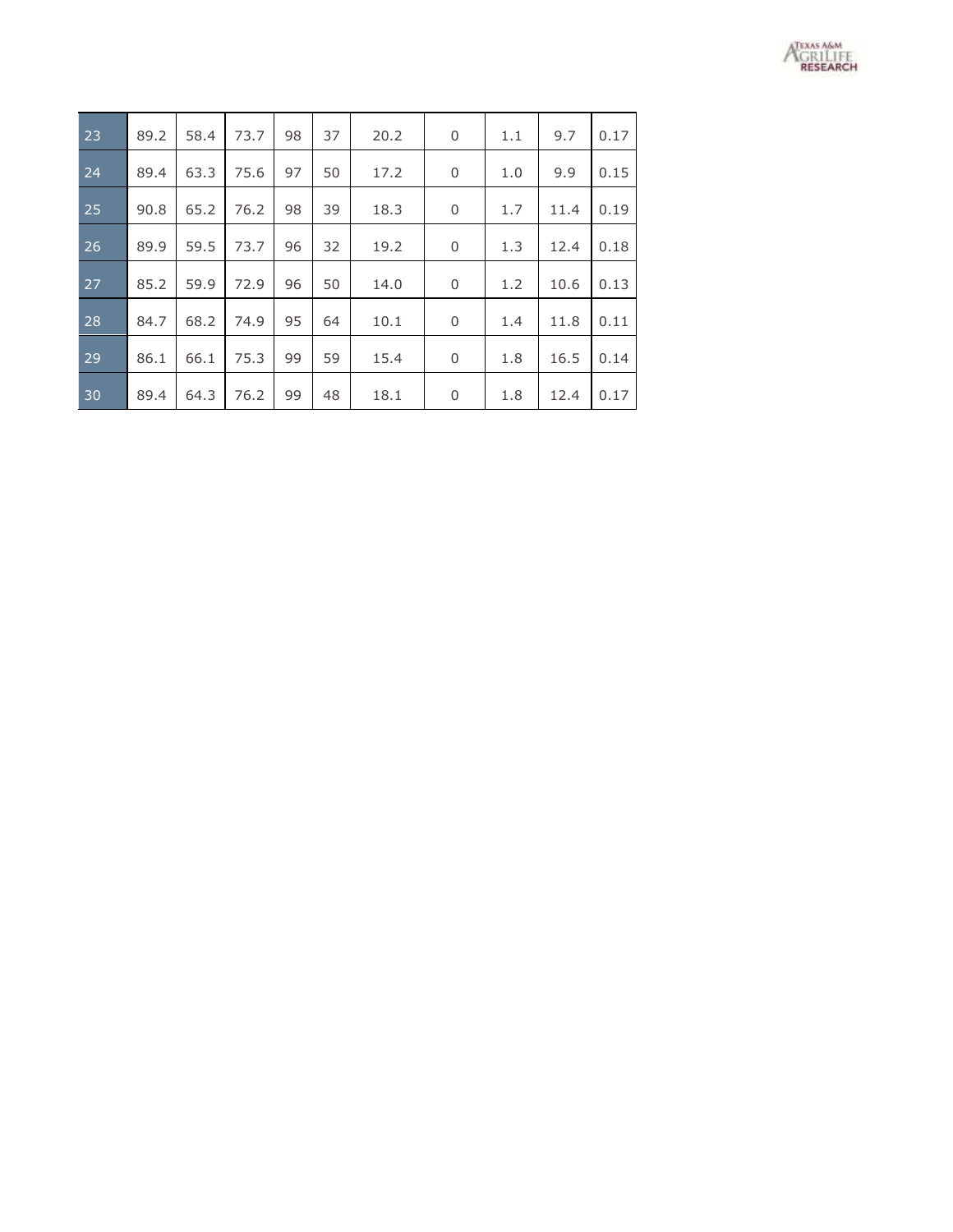

## October 2015

| Day            | Max<br>Temp<br>(F) | Min<br>Temp<br>(F) | Avg<br>Temp<br>(F) | Max<br><b>RH</b><br>(9/0) | Min<br><b>RH</b><br>(9/0) | Solar<br>Radiation<br>(MJ/m2) | Rainfall<br>(in) | Avg<br>Wind<br>Speed<br>(mph) | Max<br>Wind<br>Speed<br>(mph) | PET  |
|----------------|--------------------|--------------------|--------------------|---------------------------|---------------------------|-------------------------------|------------------|-------------------------------|-------------------------------|------|
| $\mathbf 1$    | 82.2               | 62.2               | 70.6               | 98                        | 45                        | 17.2                          | $\boldsymbol{0}$ | 2.2                           | 13.6                          | 0.17 |
| $\overline{2}$ | 77.4               | 51.2               | 63.5               | 97                        | 35                        | 19.6                          | $\boldsymbol{0}$ | 2.6                           | 14.1                          | 0.18 |
| 3              | 78.3               | 46.0               | 61.7               | 96                        | 43                        | 18.8                          | $\boldsymbol{0}$ | 2.0                           | 12.8                          | 0.16 |
| $\overline{4}$ | 76.6               | 50.4               | 63.2               | 93                        | 51                        | 18.5                          | $\boldsymbol{0}$ | 2.3                           | 11.6                          | 0.15 |
| 5              | 79.8               | 52.8               | 65.4               | 98                        | 56                        | 16.8                          | $\boldsymbol{0}$ | 1.7                           | 10.8                          | 0.13 |
| $\overline{6}$ | 85.1               | 57.9               | 70.3               | 98                        | 50                        | 17.7                          | $\boldsymbol{0}$ | 1.1                           | 10.2                          | 0.14 |
| $\overline{7}$ | 87.0               | 59.8               | 73.1               | 99                        | 47                        | 14.5                          | $\boldsymbol{0}$ | 0.7                           | 8.1                           | 0.12 |
| $\,8\,$        | 89.8               | 61.8               | 74.7               | 99                        | 47                        | 14.5                          | $\boldsymbol{0}$ | 0.6                           | 8.2                           | 0.12 |
| 9              | 90.6               | 63.6               | 76.5               | 96                        | 42                        | 14.8                          | $\boldsymbol{0}$ | 2.1                           | 13.8                          | 0.18 |
| 10             | 81.3               | 58.7               | 67.7               | 98                        | 41                        | 16.3                          | $\boldsymbol{0}$ | 2.0                           | 10.6                          | 0.16 |
| 11             | 90.5               | 54.7               | 72.5               | 94                        | 41                        | 16.6                          | $\boldsymbol{0}$ | 1.0                           | 10.4                          | 0.14 |
| 12             | 93.1               | 68.5               | 79.4               | 95                        | 51                        | 15.1                          | $\boldsymbol{0}$ | 2.7                           | 17.8                          | 0.19 |
| 13             | 88.2               | 54.6               | 73.4               | 85                        | 20                        | 17.8                          | $\boldsymbol{0}$ | 1.8                           | 12.8                          | 0.20 |
| 14             | 94.8               | 51.9               | 73.1               | 87                        | 21                        | 17.3                          | $\boldsymbol{0}$ | 0.6                           | 9.9                           | 0.14 |
| 15             | 94.6               | 59.5               | 76.3               | 73                        | 22                        | 17.2                          | $\boldsymbol{0}$ | 1.7                           | 14.9                          | 0.22 |
| 16             | 84.7               | 55.1               | 70.6               | 87                        | 39                        | 16.8                          | 0                | 2.2                           | 11.8                          | 0.18 |
| 17             | 78.0               | 56.1               | 65.7               | 61                        | 27                        | 17.4                          | 0                | 2.3                           | 15.3                          | 0.19 |
| 18             | 77.8               | 44.1               | 61.5               | 80                        | 27                        | 17.7                          | 0                | 1.5                           | 11.8                          | 0.18 |
| 19             | 80.9               | 44.4               | 63.5               | 88                        | 25                        | 17.2                          | 0                | 0.9                           | 11.4                          | 0.13 |
| 20             | 83.7               | 48.1               | 67.3               | 89                        | 51                        | 14.7                          | 0                | 0.8                           | 11.3                          | 0.11 |
| 21             | 86.0               | 67.0               | 75.1               | 94                        | 45                        | 14.1                          | 0                | 1.1                           | 11.9                          | 0.13 |
| 22             | 81.9               | 59.8               | 73.0               | 97                        | 66                        | 8.1                           | 0                | 1.6                           | 14.6                          | 0.09 |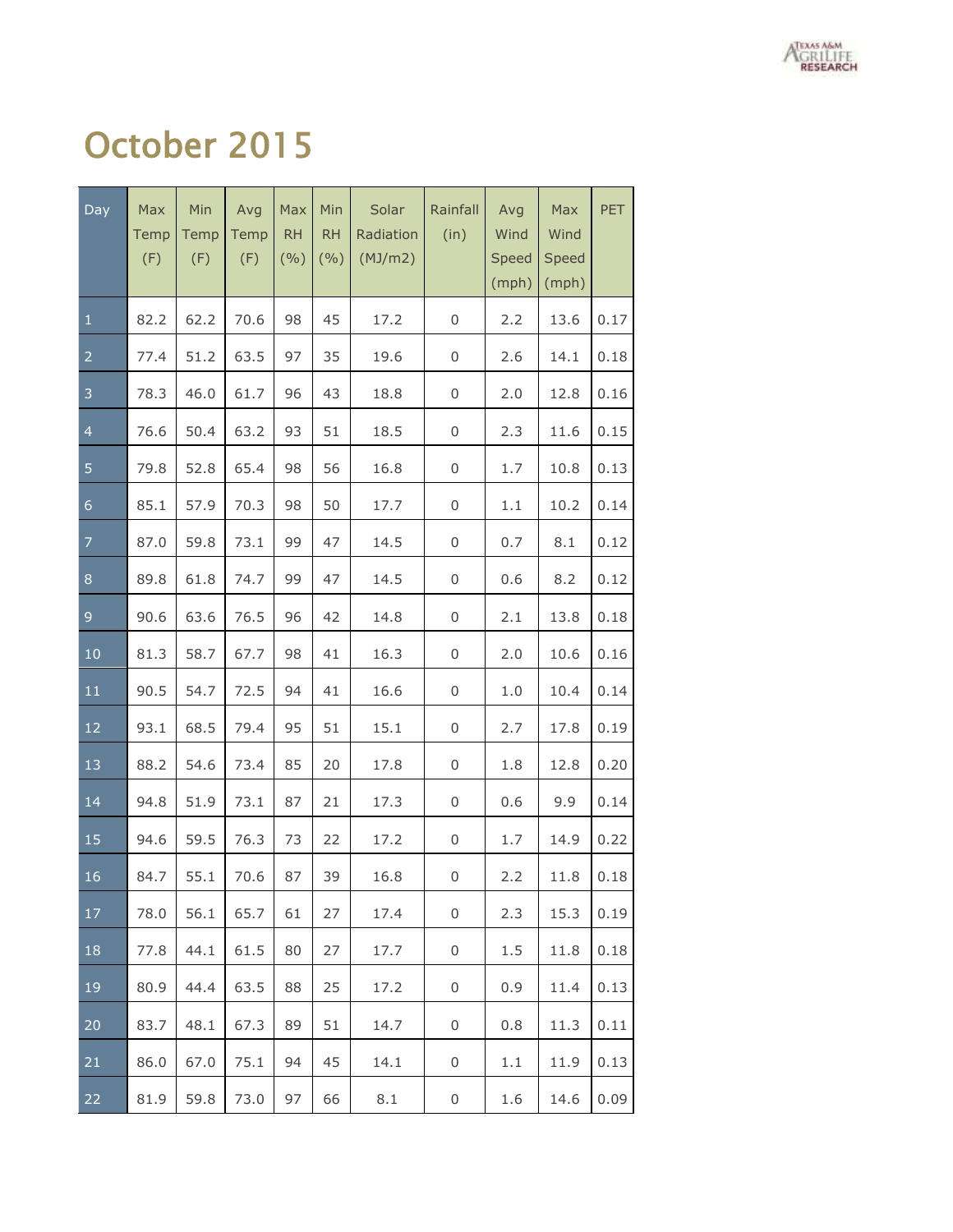

| 23 | 75.7 | 65.9 | 71.4 | 99 | 82 | 0.9  | 3.08        | 2.0 | 11.8 | 0.04 |
|----|------|------|------|----|----|------|-------------|-----|------|------|
| 24 | 68.8 | 65.6 | 67.0 | 99 | 97 | 1.5  | 1.06        | 2.6 | 9.4  | 0.02 |
| 25 | 64.6 | 57.1 | 60.0 | 99 | 98 | 1.5  | 1.07        | 5.7 | 18.6 | 0.02 |
| 26 | 67.3 | 55.9 | 60.9 | 98 | 80 | 4.9  | 0           | 6.3 | 20.0 | 0.06 |
| 27 | 75.1 | 59.7 | 64.5 | 99 | 68 | 7.4  | 0.01        | 1.7 | 8.9  | 0.08 |
| 28 | 74.7 | 58.0 | 64.7 | 99 | 59 | 13.3 | $\mathbf 0$ | 2.0 | 13.1 | 0.11 |
| 29 | 78.3 | 51.0 | 63.7 | 99 | 43 | 15.8 | $\mathbf 0$ | 0.7 | 7.4  | 0.10 |
| 30 | 66.7 | 55.8 | 60.9 | 98 | 85 | 1.9  | 0.35        | 1.8 | 12.6 | 0.04 |
| 31 | 74.8 | 63.8 | 68.6 | 99 | 76 | 7.7  | 2.07        | 1.7 | 17.6 | 0.07 |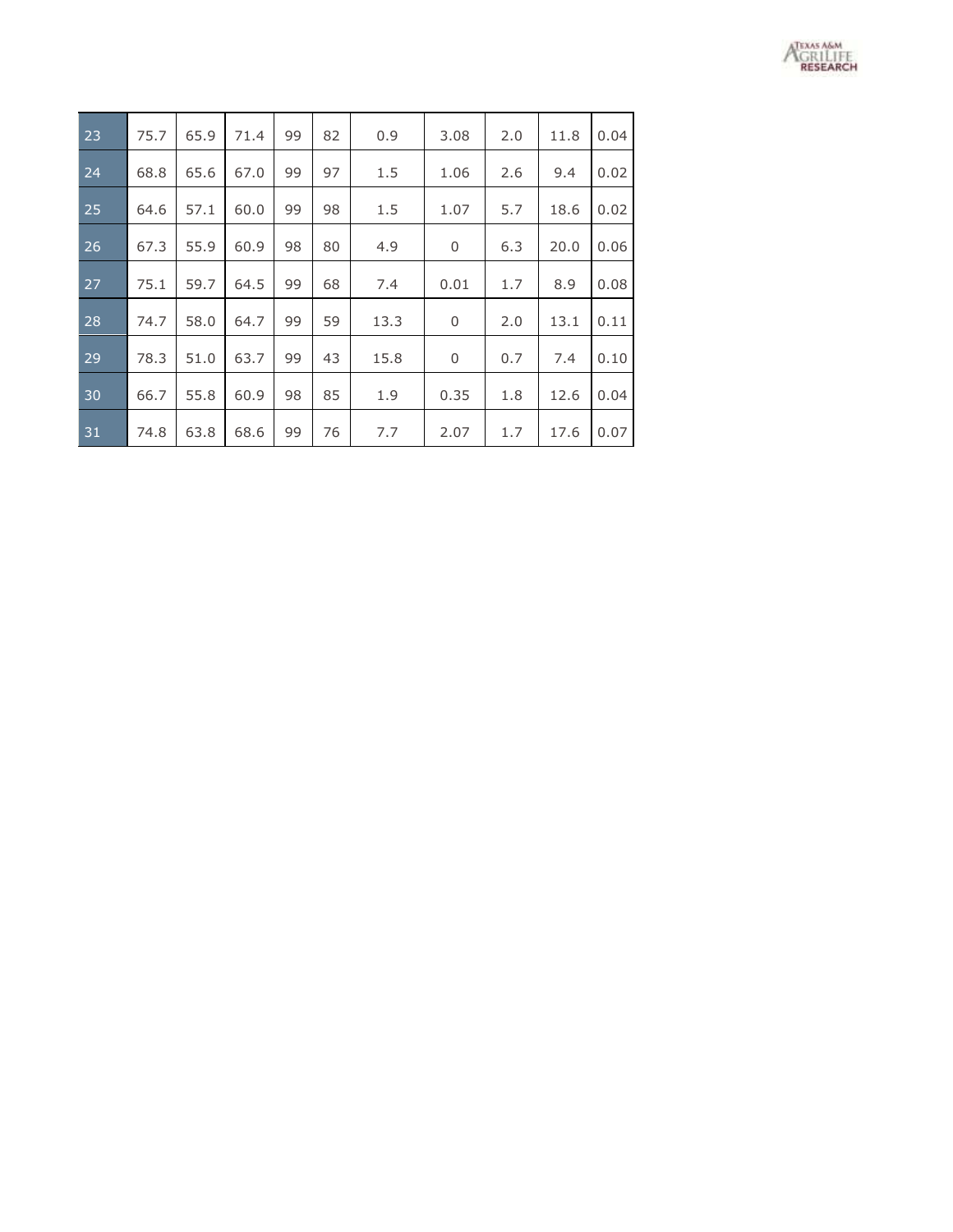

#### November 2015

| Day            | Max<br>Temp<br>(F) | Min<br>Temp<br>(F) | Avg<br>Temp<br>(F) | Max<br><b>RH</b><br>(9/6) | Min<br><b>RH</b><br>(9/0) | Solar<br>Radiation<br>(MJ/m2) | Rainfall<br>(in)    | Avg<br>Wind<br>Speed<br>(mph) | Max<br>Wind<br>Speed<br>(mph) | PET  |
|----------------|--------------------|--------------------|--------------------|---------------------------|---------------------------|-------------------------------|---------------------|-------------------------------|-------------------------------|------|
| $\mathbf{1}$   | 66.5               | 61.8               | 63.8               | 100                       | 97                        | 1.2                           | 1.34                | 1.8                           | 9.9                           | 0.02 |
| $\overline{2}$ | 68.8               | 62.5               | 64.7               | 100                       | 82                        | 5.4                           | 0.02                | 0.8                           | 7.1                           | 0.05 |
| 3              | 69.3               | 62.5               | 65.1               | 98                        | 82                        | 4.9                           | $\boldsymbol{0}$    | 1.0                           | 7.6                           | 0.04 |
| $\overline{4}$ | 76.5               | 63.0               | 67.8               | 99                        | 69                        | 8.1                           | $\boldsymbol{0}$    | 0.5                           | 8.8                           | 0.06 |
| 5              | 80.6               | 67.6               | 73.1               | 99                        | 76                        | 7.6                           | 2.28                | 1.6                           | 13.3                          | 0.07 |
| $\overline{6}$ | 72.7               | 58.9               | 63.7               | 99                        | 68                        | 2.6                           | 0.50                | 1.0                           | 14.6                          | 0.05 |
| $\overline{7}$ | 60.4               | 53.0               | 56.9               | 99                        | 75                        | 1.9                           | 0.83                | 3.4                           | 13.6                          | 0.05 |
| 8              | 66.7               | 47.4               | 55.9               | 96                        | 45                        | 14.3                          | $\mathbf 0$         | 3.5                           | 13.8                          | 0.12 |
| 9              | 68.2               | 46.5               | 55.1               | 98                        | 60                        | 9.9                           | $\mathbf 0$         | 0.5                           | 5.6                           | 0.06 |
| 10             | 75.2               | 49.8               | 62.0               | 98                        | 66                        | 9.5                           | $\mathsf 0$         | 0.7                           | 8.6                           | 0.06 |
| 11             | 77.3               | 63.5               | 70.1               | 99                        | 88                        | 3.3                           | 0.61                | 2.3                           | 15.4                          | 0.04 |
| 12             | 66.2               | 46.2               | 55.5               | 94                        | 41                        | 13.9                          | 0.01                | 2.1                           | 11.4                          | 0.11 |
| 13             | 63.6               | 42.9               | 51.9               | 97                        | 40                        | 7.2                           | $\mathsf{O}\xspace$ | 0.7                           | 9.9                           | 0.06 |
| 14             | 65.7               | 45.2               | 54.7               | 99                        | 37                        | 11.1                          | 0.01                | 0.9                           | 13.1                          | 0.08 |
| 15             | 63.5               | 49.3               | 55.4               | 98                        | 60                        | 6.1                           | 0.07                | 0.6                           | 8.2                           | 0.05 |
| 16             | 72.7               | 49.0               | 62.1               | 99                        | 62                        | 1.9                           | 0.11                | 1.36                          | 15.0                          | 0.03 |
| 17             | 74.4               | 50.0               | 60.6               | 99                        | 86                        | 0.8                           | 1.39                | 2.5                           | 18.8                          | 0.04 |
| 18             | 69.4               | 45.1               | 54.5               | 99                        | 37                        | 13.9                          | 0.01                | 1.7                           | 12.6                          | 0.11 |
| 19             | 73.2               | 47.3               | 59.2               | 98                        | 45                        | 13.2                          | 0                   | 1.0                           | 13.2                          | 0.09 |
| 20             | 72.5               | 48.7               | 58.8               | 95                        | 51                        | 13.0                          | 0                   | $1.1\,$                       | 9.2                           | 0.08 |
| 21             | 58.3               | 37.4               | 50.6               | 98                        | 50                        | 11.9                          | 0                   | 4.8                           | 23.2                          | 0.10 |
| 22             | 56.1               | 29.1               | 40.4               | 96                        | 37                        | 13.8                          | 0                   | 0.8                           | 8.1                           | 0.06 |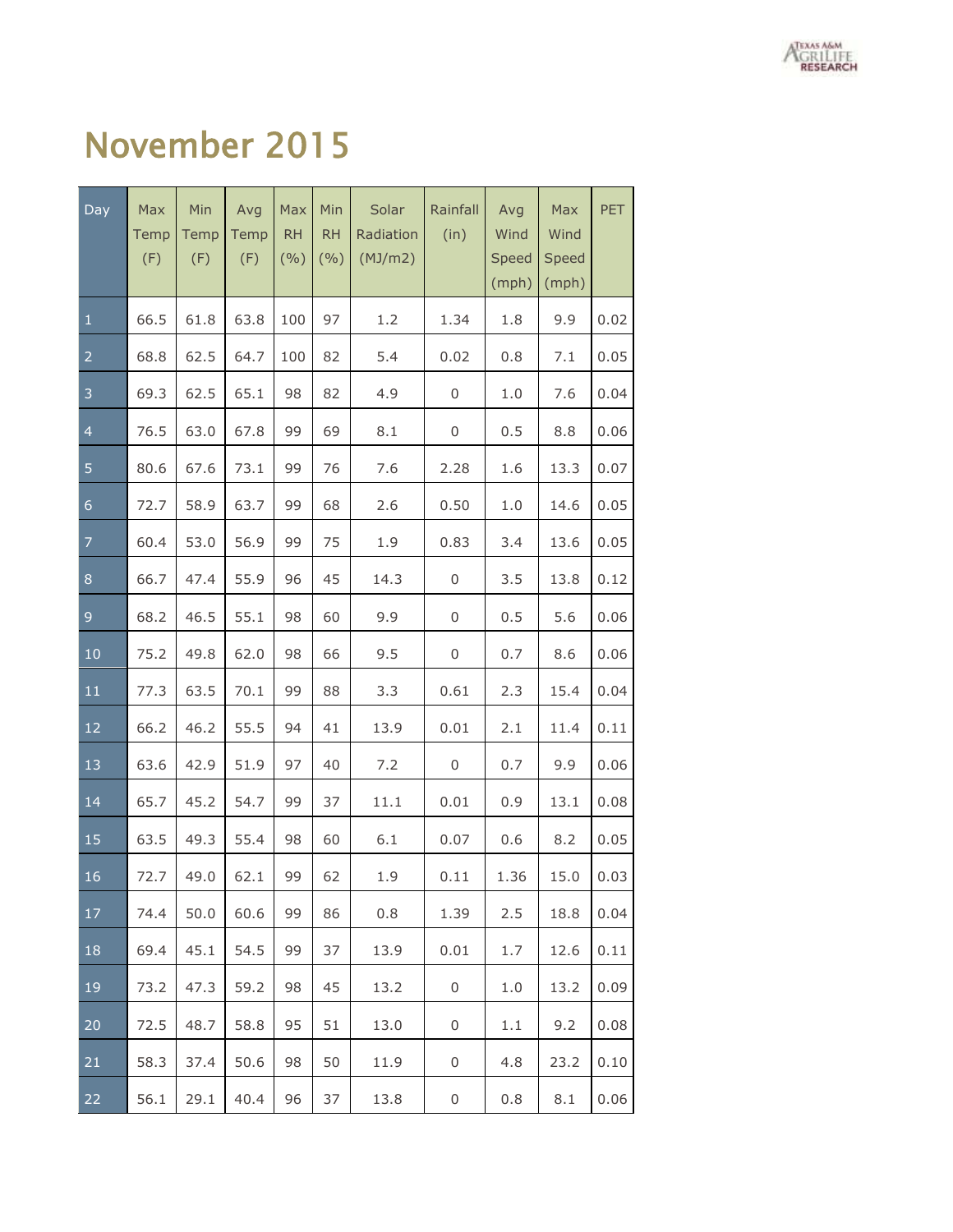

| 23 | 64.6 | 32.1 | 46.2 | 98  | 36 | 13.3 | 0           | 0.6 | 7.2  | 0.06 |
|----|------|------|------|-----|----|------|-------------|-----|------|------|
| 24 | 68.7 | 42.9 | 55.  | 90  | 54 | 12.0 | 0           | 0.8 | 10.4 | 0.07 |
| 25 | 71.6 | 56.7 | 63.1 | 93  | 72 | 5.1  | $\mathbf 0$ | 0.9 | 8.7  | 0.05 |
| 26 | 73.7 | 65.0 | 69.0 | 96  | 82 | 2.8  | 0.06        | 1.7 | 9.7  | 0.04 |
| 27 | 72.4 | 44.9 | 63.2 | 98  | 89 | 2.4  | 0.07        | 2.2 | 10.9 | 0.03 |
| 28 | 44.9 | 43.9 | 44.4 | 99  | 97 | 1.4  | 1.11        | 2.0 | 8.4  | 0.02 |
| 29 | 50.2 | 44.6 | 47.5 | 100 | 98 | 1.4  | 1.38        | 1.8 | 7.7  | 0.02 |
| 30 | 53.6 | 48.3 | 50.6 | 100 | 95 | 2.5  | 0.25        | 1.2 | 8.6  | 0.02 |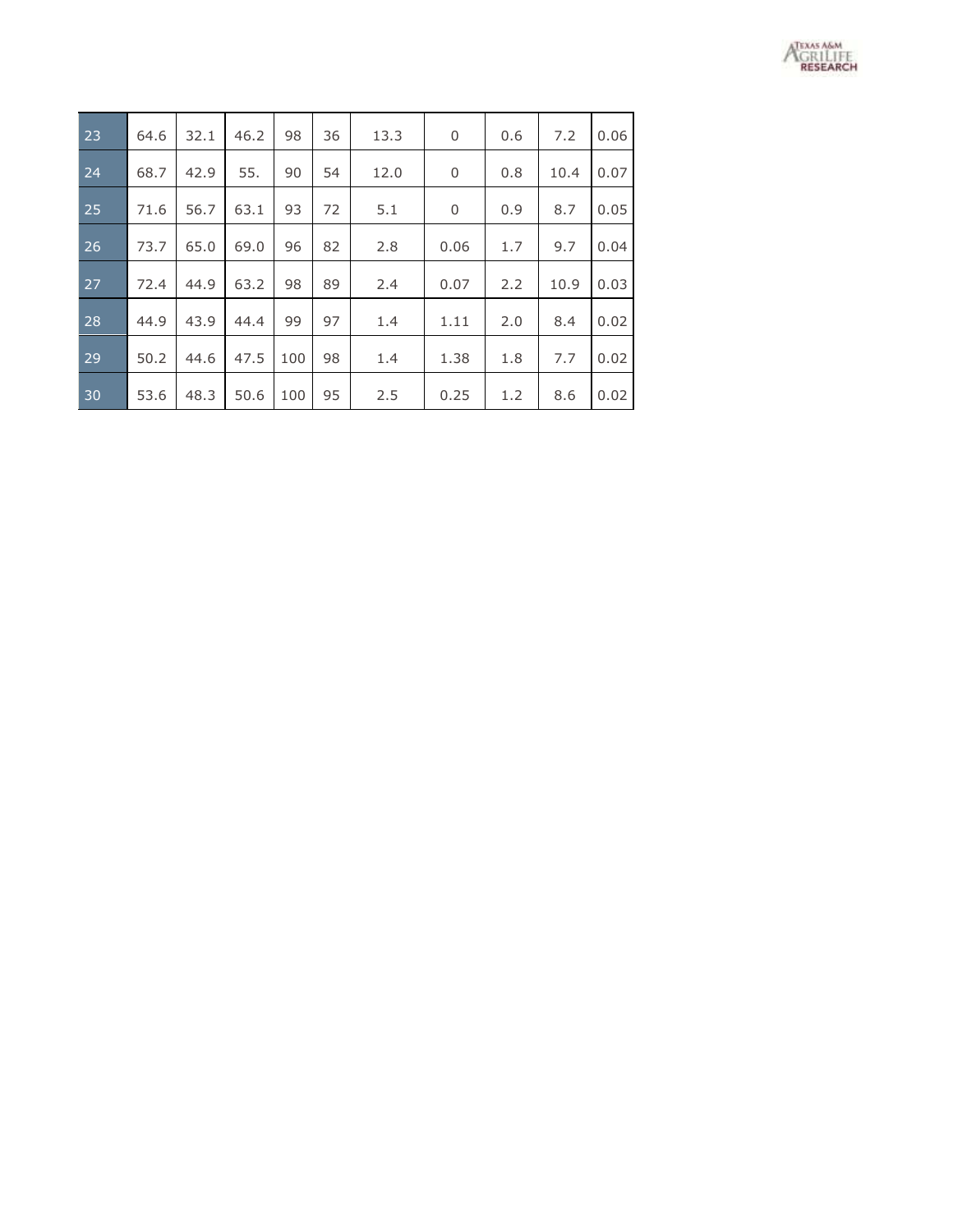

## December 2015

| Day                     | Max<br>Temp<br>(F) | Min<br>Temp<br>(F) | Avg<br>Temp<br>(F) | Max<br>RH<br>(9/0) | Min<br><b>RH</b><br>(9/0) | Solar<br>Radiation<br>(MJ/m2) | Rainfall<br>(in) | Avg<br>Wind<br>Speed<br>(mph) | Max<br>Wind<br>Speed<br>(mph) | <b>PET</b> |
|-------------------------|--------------------|--------------------|--------------------|--------------------|---------------------------|-------------------------------|------------------|-------------------------------|-------------------------------|------------|
| $\mathbf 1$             | 50.9               | 44.4               | 46.9               | 99                 | 82                        | 5.1                           | $\,0\,$          | 1.4                           | 10.1                          | 0.03       |
| $\overline{2}$          | 59.2               | 38.0               | 47.0               | 100                | 47                        | 12.6                          | 0                | 2.0                           | 16.0                          | 0.08       |
| $\overline{\mathbf{3}}$ | 60.3               | 33.4               | 45.0               | 99                 | 48                        | 12.4                          | 0                | 0.8                           | 7.9                           | 0.06       |
| $\overline{a}$          | 58.1               | 31.8               | 43.3               | 99                 | 47                        | 12.5                          | 0                | 0.9                           | 11.8                          | 0.05       |
| $\overline{5}$          | 64.2               | 30.3               | 45.1               | 99                 | 45                        | 12.0                          | 0                | 0.5                           | 7.1                           | 0.05       |
| $\sqrt{6}$              | 68.2               | 36.1               | 50.6               | 98                 | 55                        | 11.6                          | 0                | 1.0                           | 11.1                          | 0.07       |
| $\overline{7}$          | 69.7               | 38.8               | 51.6               | 99                 | 46                        | 12.1                          | 0                | 0.4                           | 6.9                           | 0.05       |
| $\bf 8$                 | 71.8               | 44.6               | 57.1               | 99                 | 52                        | 11.6                          | 0                | 1.8                           | 14.1                          | 0.09       |
| $\overline{9}$          | 74.3               | 48.5               | 58.5               | 98                 | 39                        | 10.9                          | 0                | 1.0                           | 8.6                           | 0.08       |
| 10                      | 74.7               | 50.5               | 60.6               | 99                 | 71                        | 6.8                           | 0                | 1.3                           | 16.6                          | 0.06       |
| $11\,$                  | 80.9               | 60.2               | 70.0               | 99                 | 61                        | 9.5                           | $\boldsymbol{0}$ | 2.9                           | 17.6                          | 0.11       |
| 12                      | 75.8               | 69.3               | 71.4               | 98                 | 79                        | 3.1                           | 1.63             | 2.9                           | 16.1                          | 0.06       |
| 13                      | 71.4               | 49.7               | 57.6               | 99                 | 93                        | $1.0$                         | 2.00             | 3.5                           | 20.3                          | 0.03       |
| 14                      | 69.7               | 49.3               | 55.5               | 97                 | 45                        | 11.2                          | 0                | 2.3                           | 12.1                          | 0.11       |
| 15                      | 74.8               | 50.5               | 62.6               | 97                 | 66                        | 9.3                           | 0                | 1.6                           | 14.8                          | 0.07       |
| 16                      | 65.9               | 40.8               | 55.3               | 98                 | 37                        | 7.4                           | 0.63             | 3.3                           | 14.2                          | 0.12       |
| 17                      | 60.3               | 33.0               | 44.9               | 97                 | 37                        | 12.1                          | 0                | 0.8                           | 10.9                          | 0.06       |
| 18                      | 55.9               | 34.0               | 41.9               | 97                 | 47                        | 12.1                          | 0                | 1.7                           | 9.1                           | 0.07       |
| 19                      | 64.1               | 32.4               | 46.8               | 98                 | 35                        | 11.8                          | 0                | 0.8                           | 9.9                           | 0.06       |
| 20                      | 62.5               | 42.5               | 53.0               | 92                 | 76                        | 2.8                           | 0                | 1.6                           | 10.2                          | 0.04       |
| 21                      | 73.1               | 52.1               | 64.2               | 100                | 77                        | 4.7                           | 0.04             | 2.1                           | 14.4                          | 0.05       |
| 22                      | 74.7               | 43.5               | 60.0               | 100                | 49                        | 11.2                          | 0                | 1.5                           | 10.6                          | 0.08       |